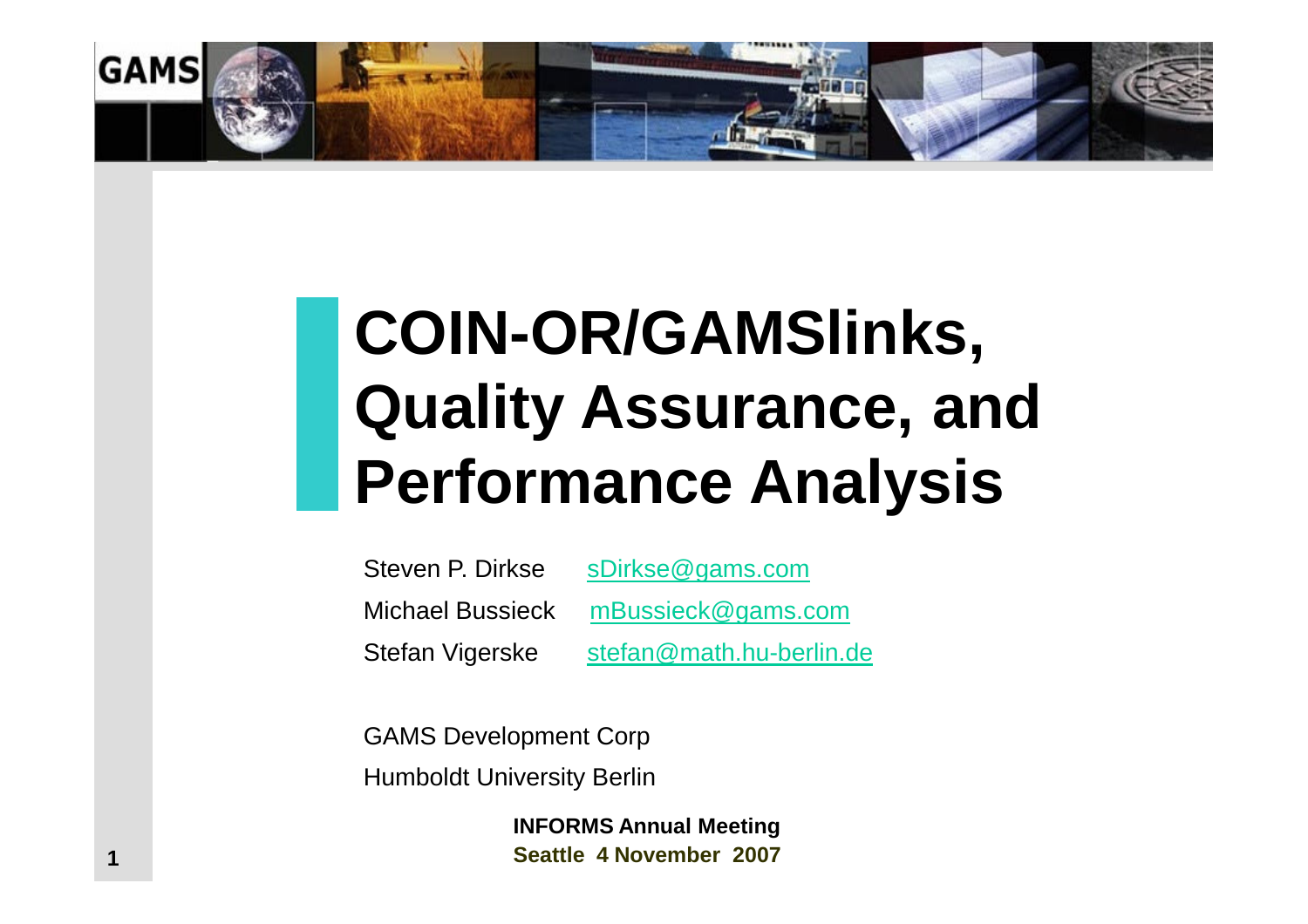**This session is sponsored by the INFORMS Computing Society** 



**GAM** 

*INFORMS' Technology leading edge: where computation meets OR!* **<http://computing.society.informs.org>**

**Business meeting and wine and cheese:** Monday 6:15-7:15 pm, Conf. Center 201.

Students join free until December!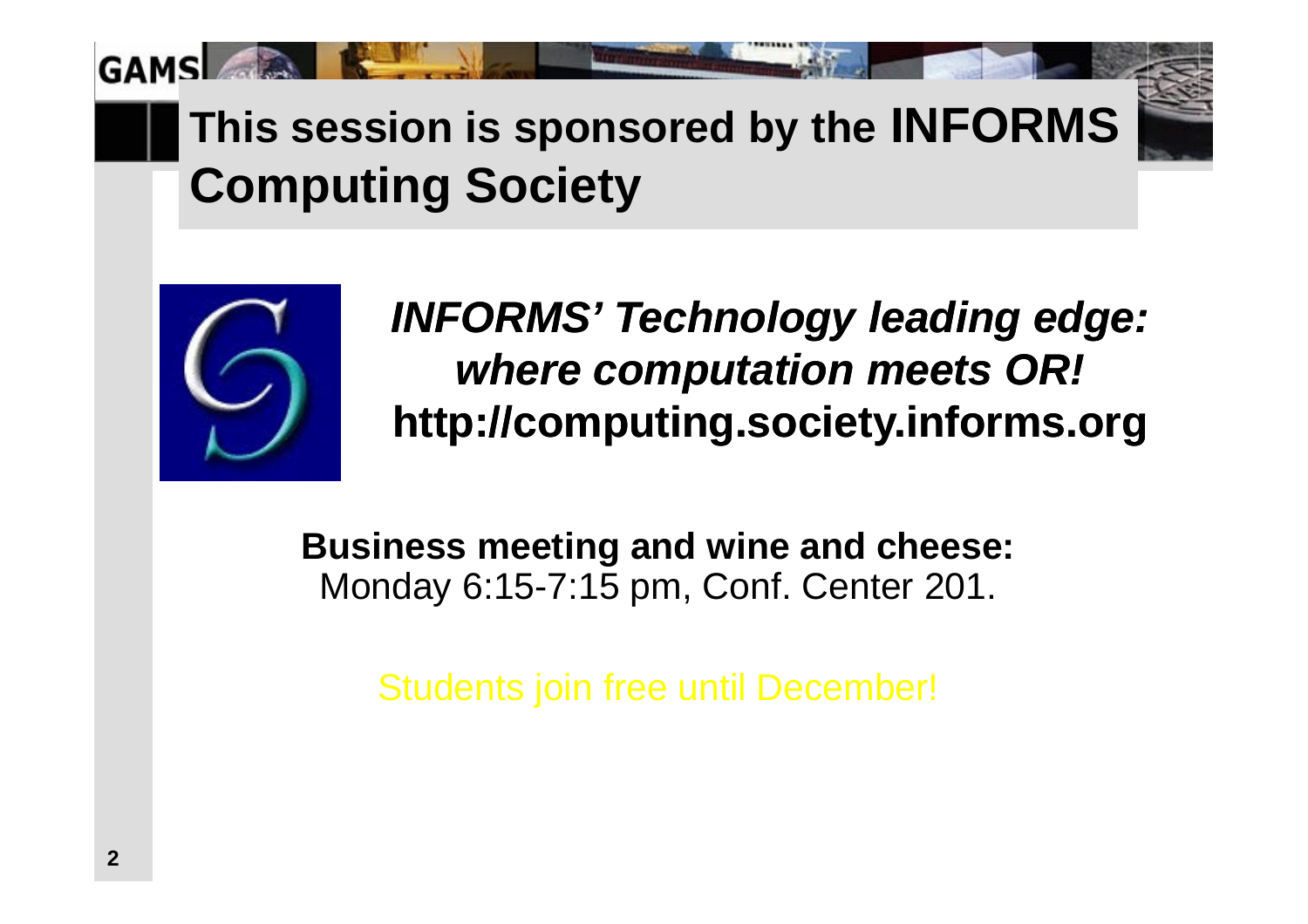

#### **Welcome/Agenda**

COIN-OR/GAMSlinks

Benchmarking & QA tools

GAMS/Examiner

Computational Results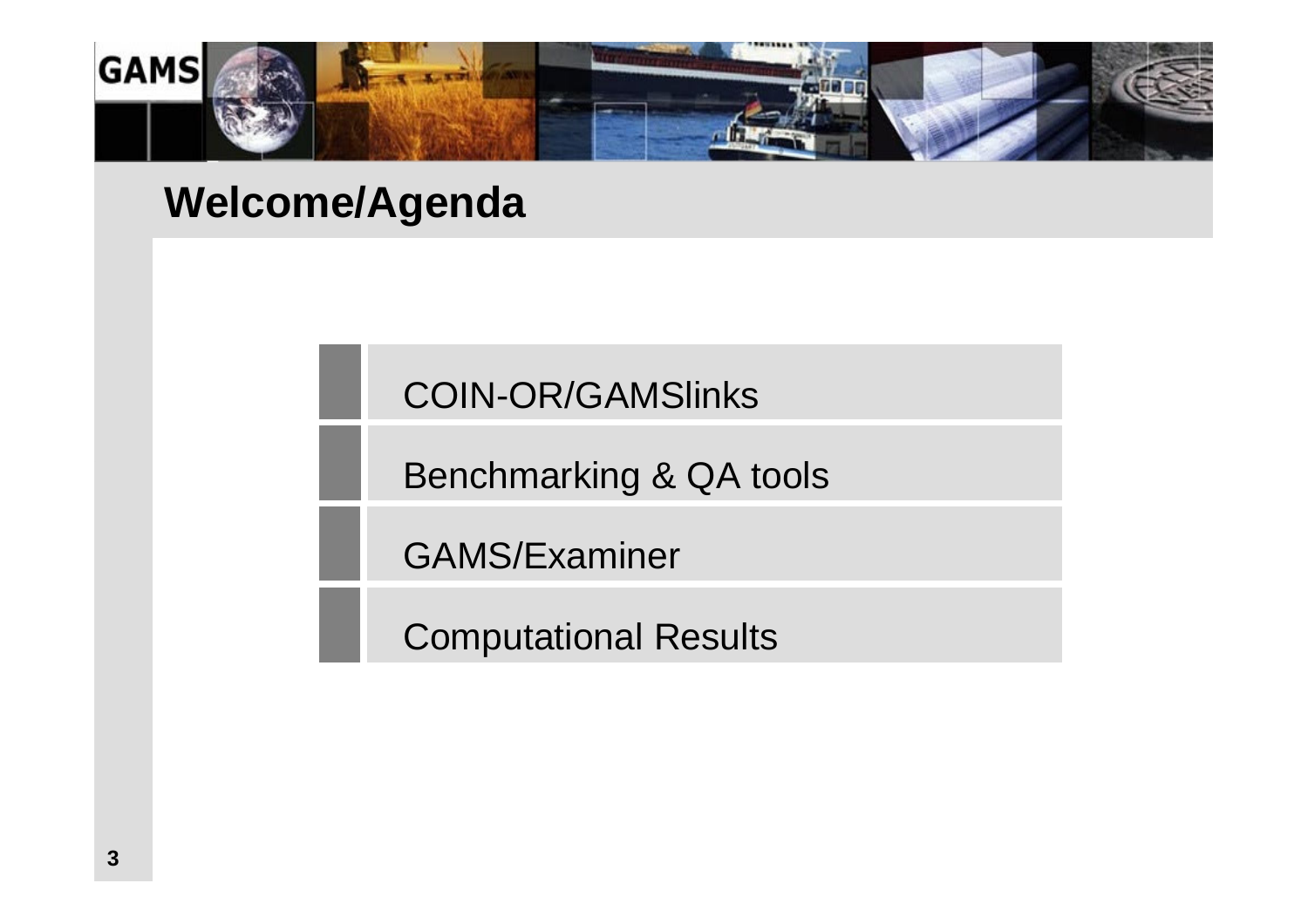

#### **Agenda**

#### COIN-OR/GAMSlinks

Benchmarking & QA tools

GAMS/Examiner

Computational Results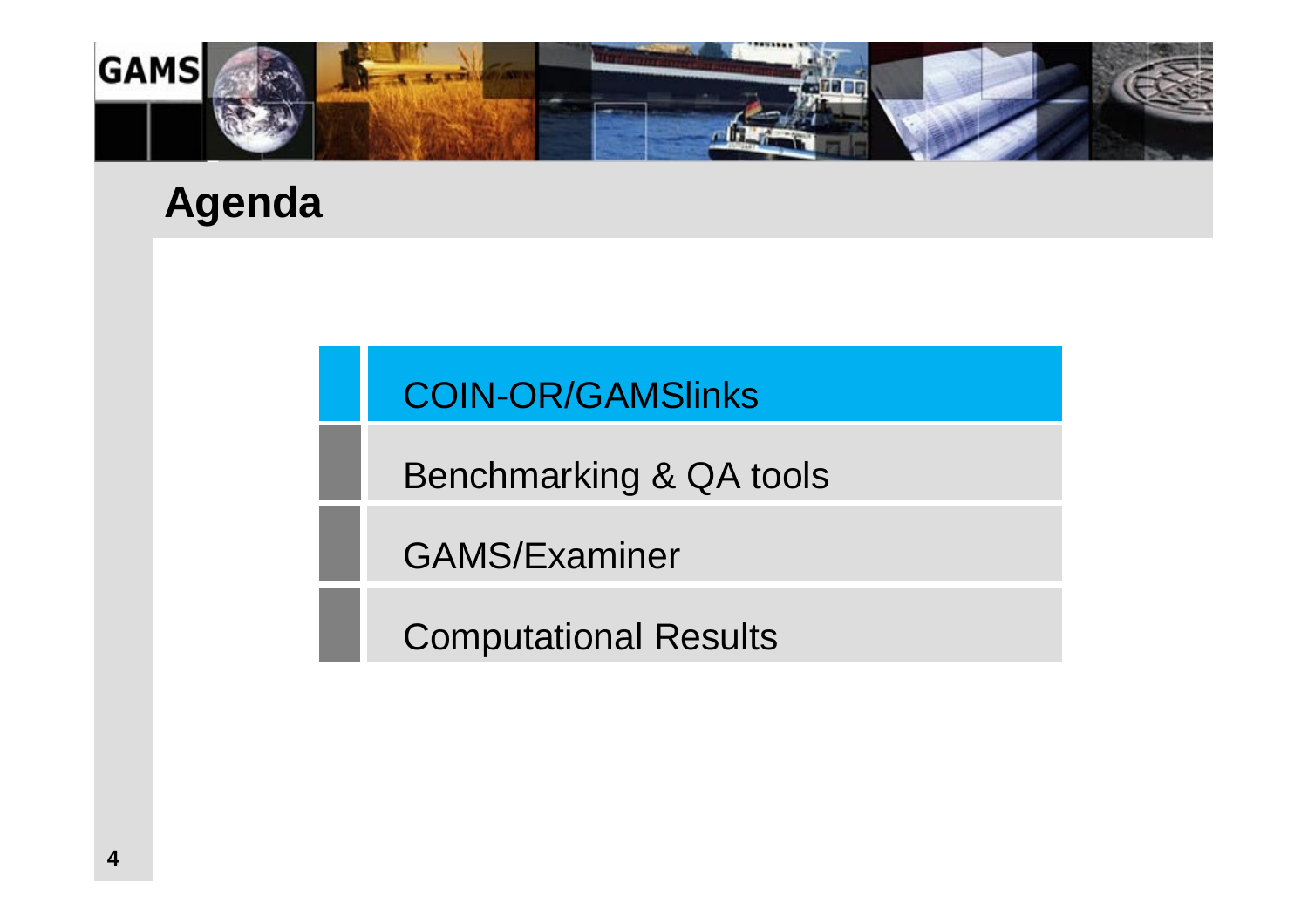

# **Why GAMSlinks?**

- Easy access to COIN-OR solvers via GAMS
	- broadening the audience of COIN-OR users
	- broadening the audience of GAMS users
- help developers to connect their solvers to GAMS
- provide access to GAMS benchmarking and quality assurance tools

https://projects.coin-or.org/GAMSlinks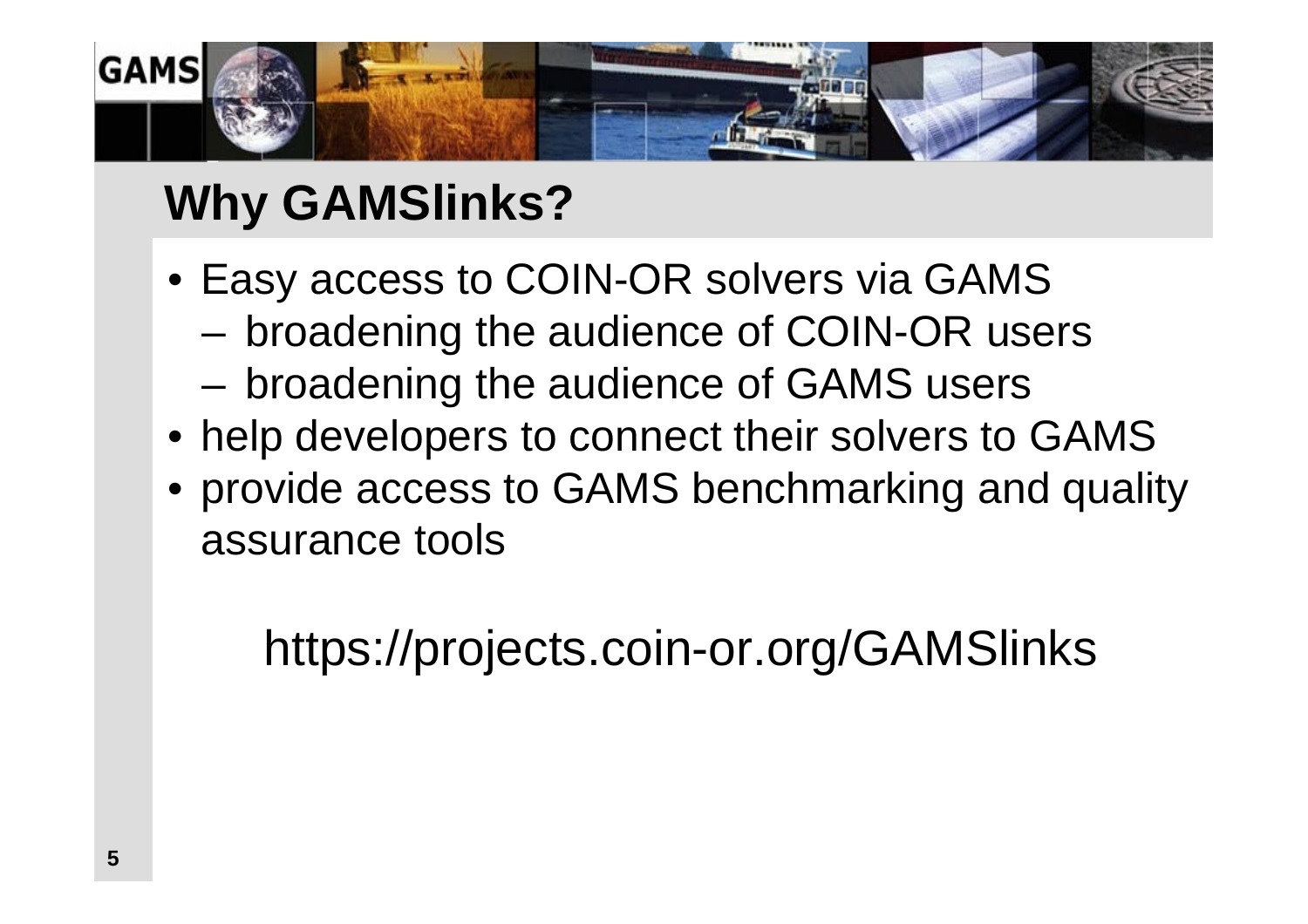

# **GAMS/COIN-OR Timeline**

- 2004 Bussieck links to COIN-OR via OSI, bridge library
- 2004 (Dist 21.4) ship GLPK and CBC as free solvers
- 2006 Dirkse links to IPOPT via SMAGLIB
- Jan. '07 Vigerske starts the COIN-OR/GAMSlinks project
- Feb. '07 (Dist 22.4) ship GLPK, CBC, and Ipopt
- Feb. '07 corporate sponsorship of COIN-OR Foundation
- Jun. '07 (Dist 22.5) ship GLPK, CBC, Ipopt, and Bonmin
- Aug. '07 link to general OSI solver (rudimentary links to Symphony, DyLP, Volume)
- Oct. '07 Stable version 0.3 of GAMSlinks released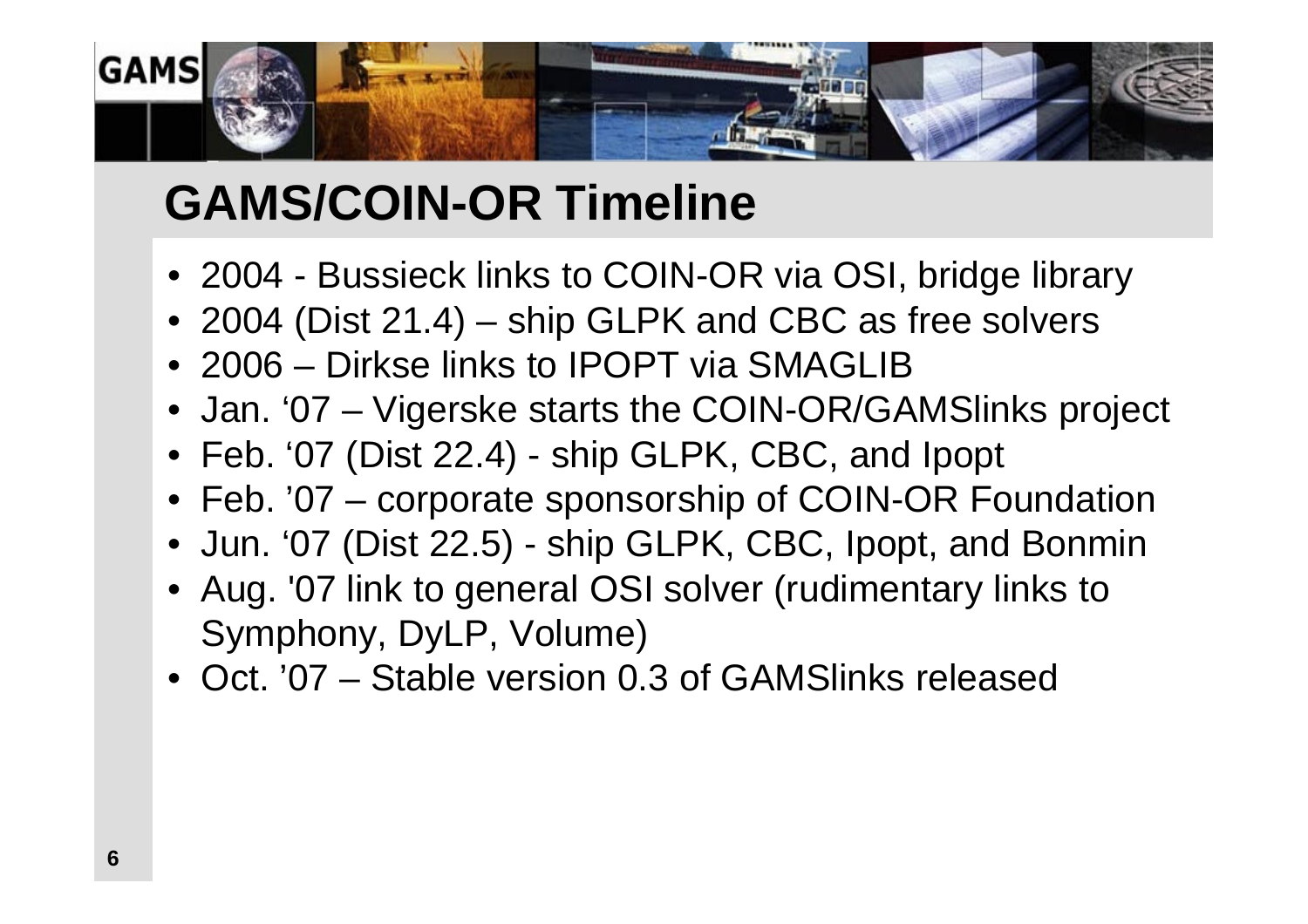

# **Download & Installation**

- https://projects.coin-or.org/GAMSlinks/wiki/Installation
- Get the *GAMSlinks code* and all *required externals*
	- Easiest way is via svn
	- Symphony, DyLP, or Volume are optional
- Use scripts provided to get *3rd-party codes*
	- GAMSIO GAMS-provide I/O libraries
	- BLAS, Lapack, Mumps, GLPK usual stuff for COIN-OR
- Apply any patches, recommended or required
- Configure / make / make install builds GAMS updaters
- Copy the updaters to the GAMS system dir, run gamsinst.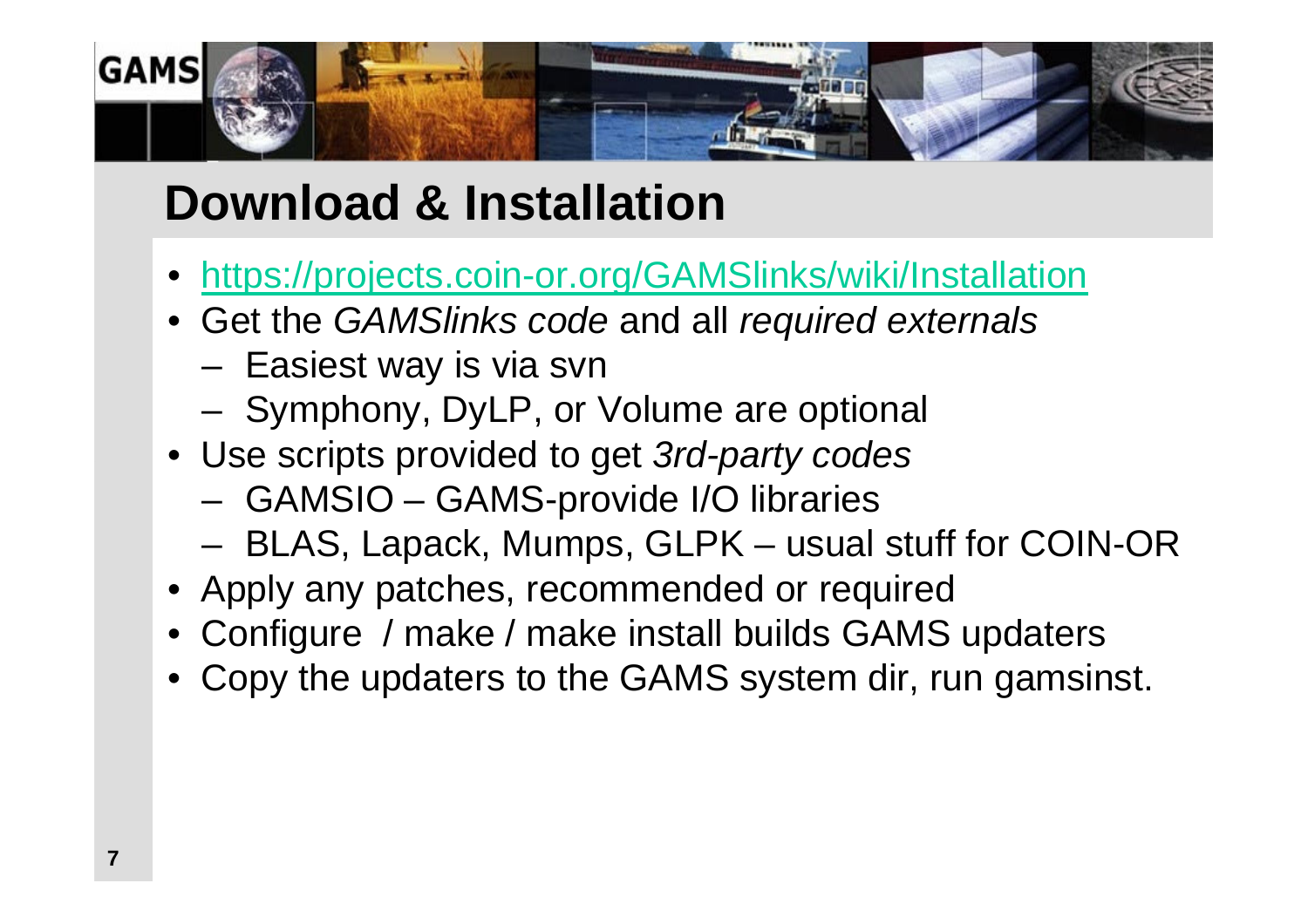

# **GAMS I/O libraries**

- Precompiled versions available for use with GAMSlinks
- A number of architectures are supported:
	- Windows (32-bit)
	- $-$  Linux (32- and 64-bit)
	- Solaris, Mac OSX

| <b>IOLib</b>                                    | <b>SMAGLib</b>                                                                                                     |
|-------------------------------------------------|--------------------------------------------------------------------------------------------------------------------|
| Used for many years in the shipping<br>products | A few years old, an experimental<br>prototype                                                                      |
| All GAMS-features available                     | Limited support for some GAMS<br>features (e.g. $=x=$ , branching priorities)                                      |
| Sometimes difficult to use                      | Quite easy to use (e.g.<br>automatic reform. of objective func, free<br>row treatment, 2 <sup>nd</sup> order info) |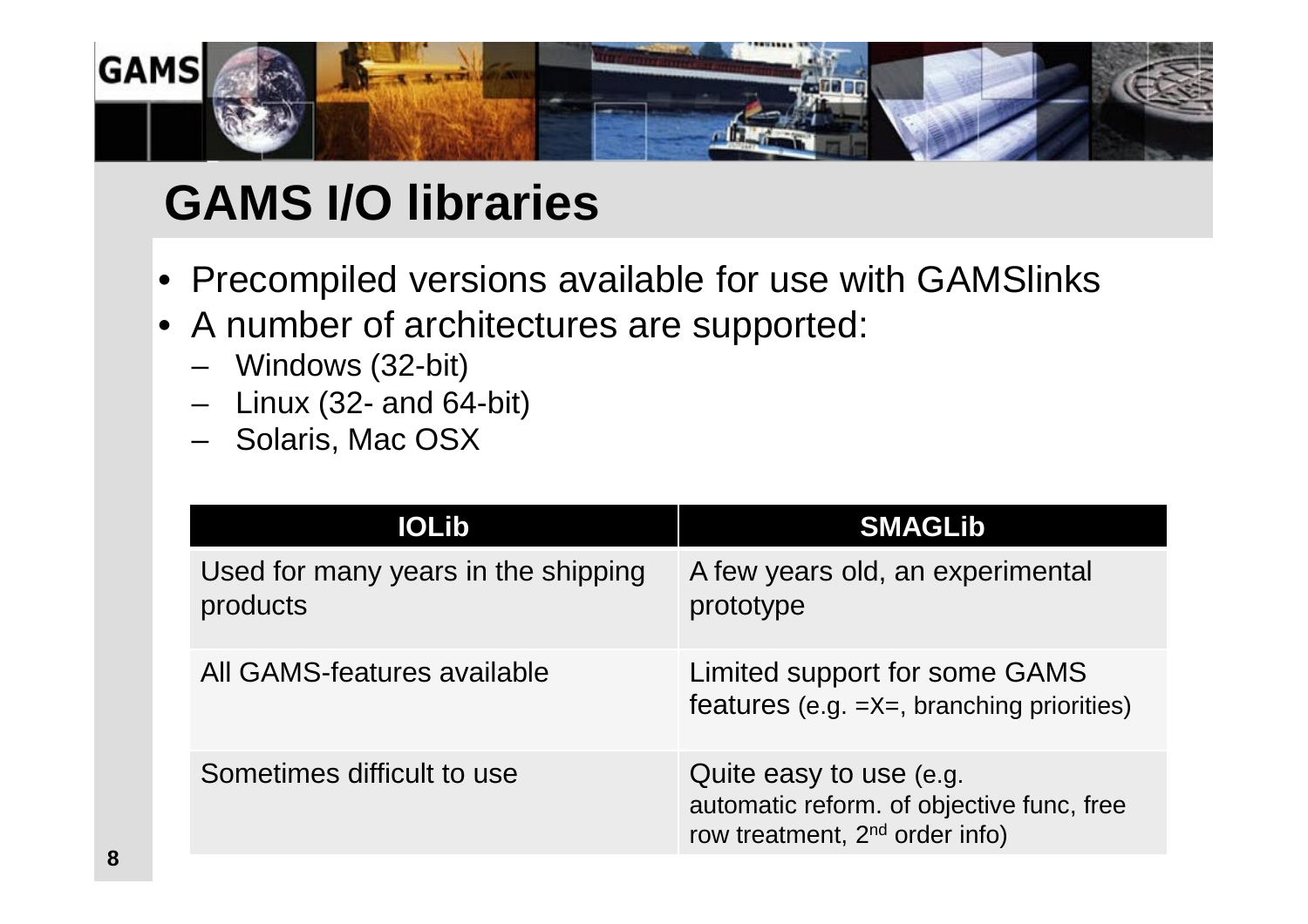

# **The GamsModel Class**

- Allows easy access to a *linear* GAMS model
	- Uses IOLib interface
	- provides a COIN-OR/OSI compatible representation
- The GamsModel class includes
	- access to specialities: SOS type 1 and 2, semicontinuous variables, branching priorities, user-defined scaling parameters
	- access to GAMS options and option file reader
	- writing of GAMS solution
	- GamsMessageHandler to redirect output to GAMS output channels (log file, status file)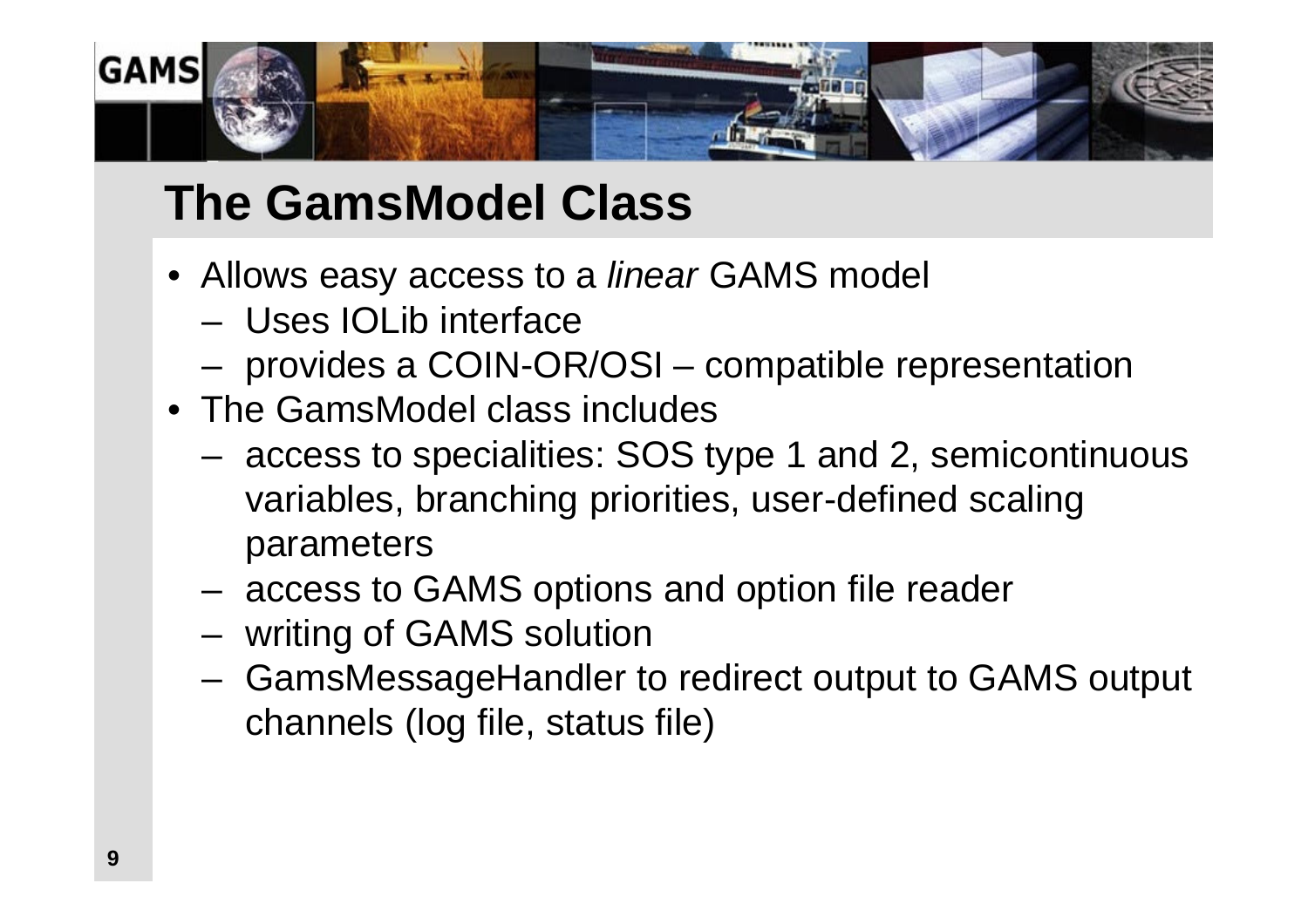

# **The SMAGLib Interfaces**

- SMAGLib provides:
	- interface to GAMS model via C functions
	- get sparsity of gradients, Jacobian, and Hessian
	- evaluation of functions, gradients, Jacobian, Hessian of Lagrangian
	- Convenience routines for input, output, logging, options
- The GAMSlinks interfaces for Ipopt and Bonmin use:
	- SMAG\_TNLP and SMAG\_TMINLP classes for (MI)NLP
	- SmagJournal to redirect Ipopt output in the GAMS way
	- SmagMessageHandler to redirect Bonmin output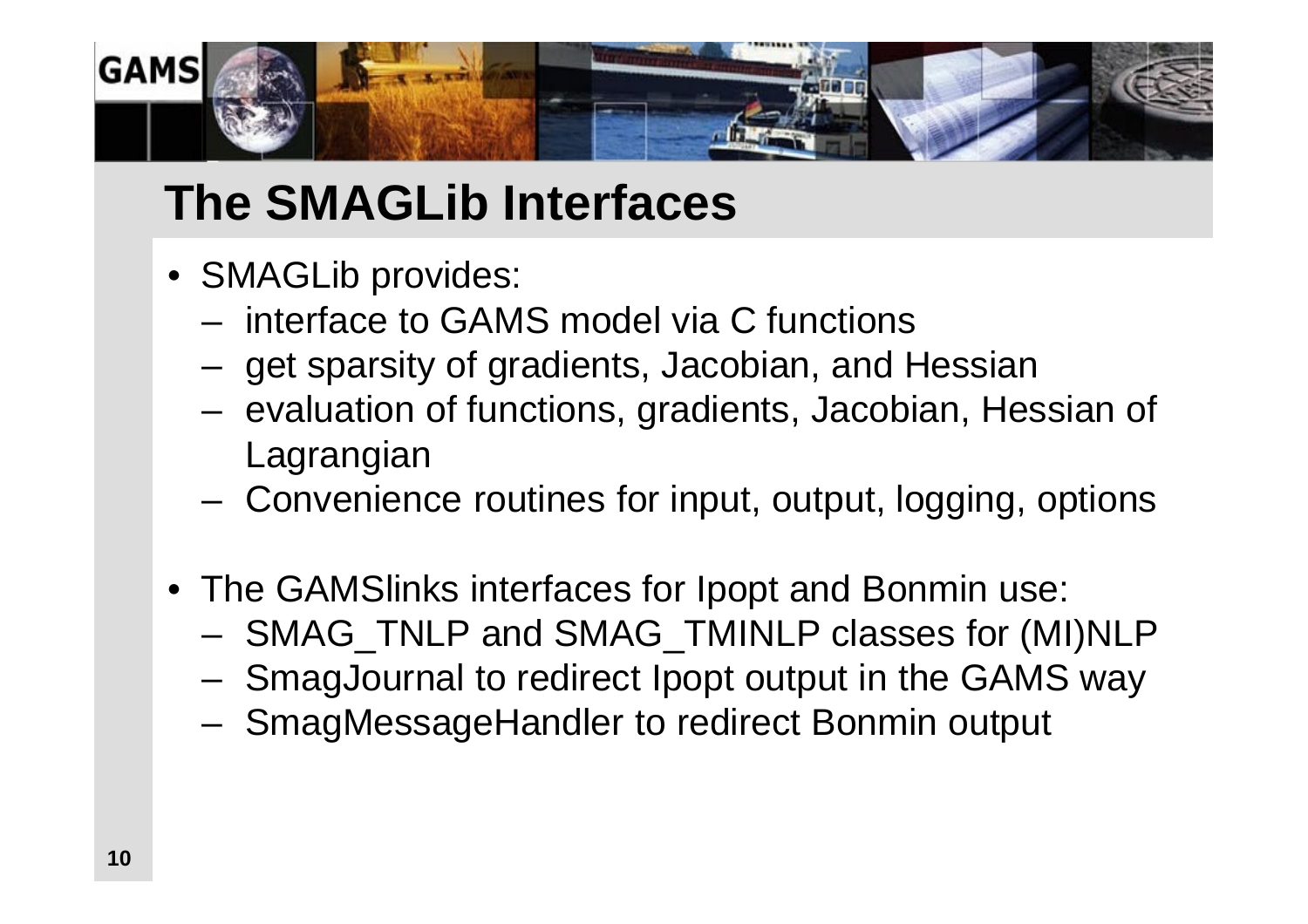

# **The Evolution of GAMS/COIN-OR**

- Initial links were more prototype than production
	- Find out what is needed on our side to make a link
	- Gain some experience working with open-source code
	- Enable experimentation with COIN solvers
	- Shipping solvers a useful by-product, included *as-is*
- Expectations have grown (support, quality, performance)
	- Growing user community for these solvers
	- Sustained development at COIN-OR
	- GAMSlinks project catalyst for pushing forward
- QA study is now possible and desirable
	- No crashes and sign errors in returned solution
	- Provide some solid, believable evidence on quality
	- Stefan will fix things that aren't right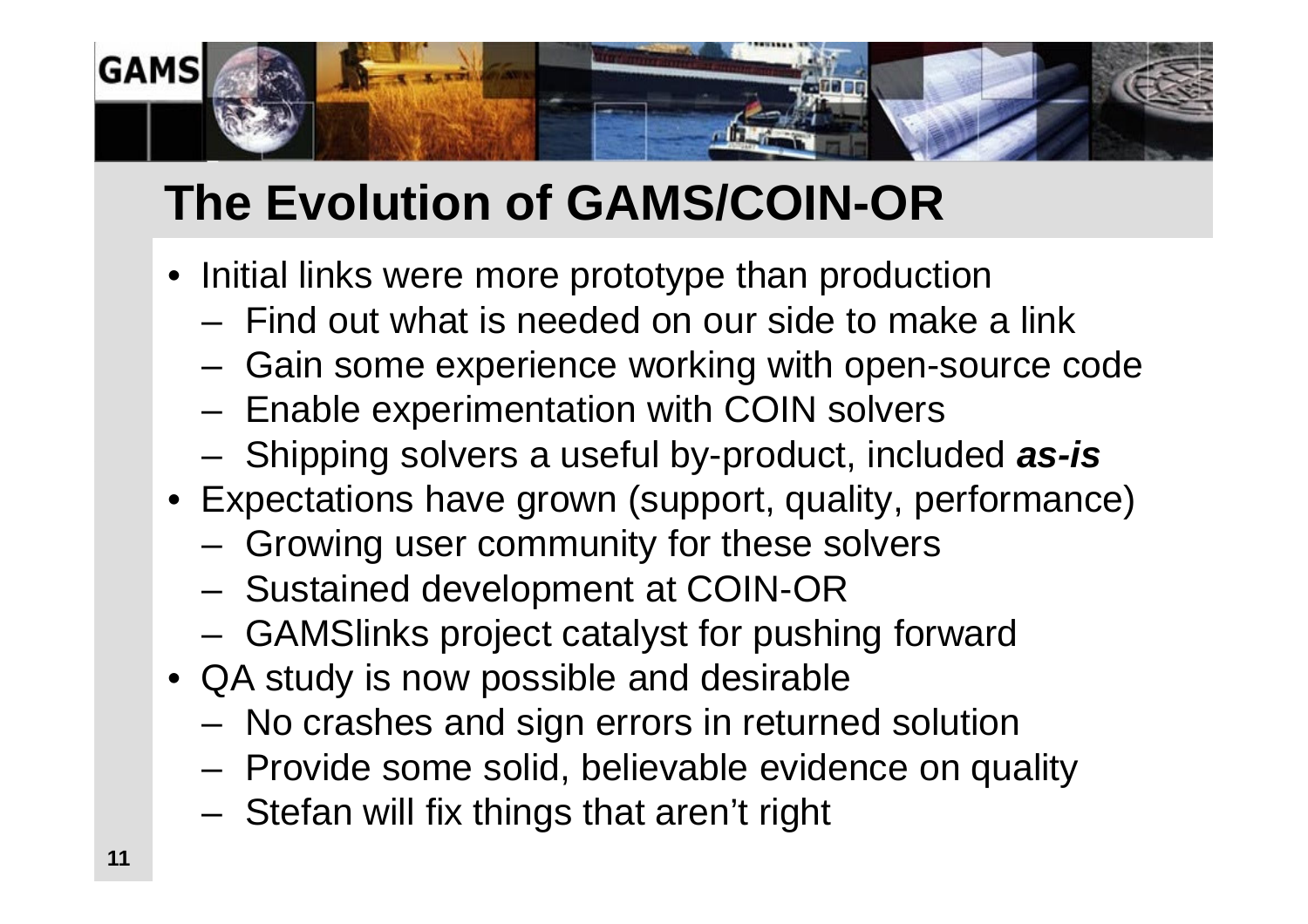

#### **Agenda**

COIN-OR/GAMSlinks

Benchmarking & QA tools

GAMS/Examiner

Computational Results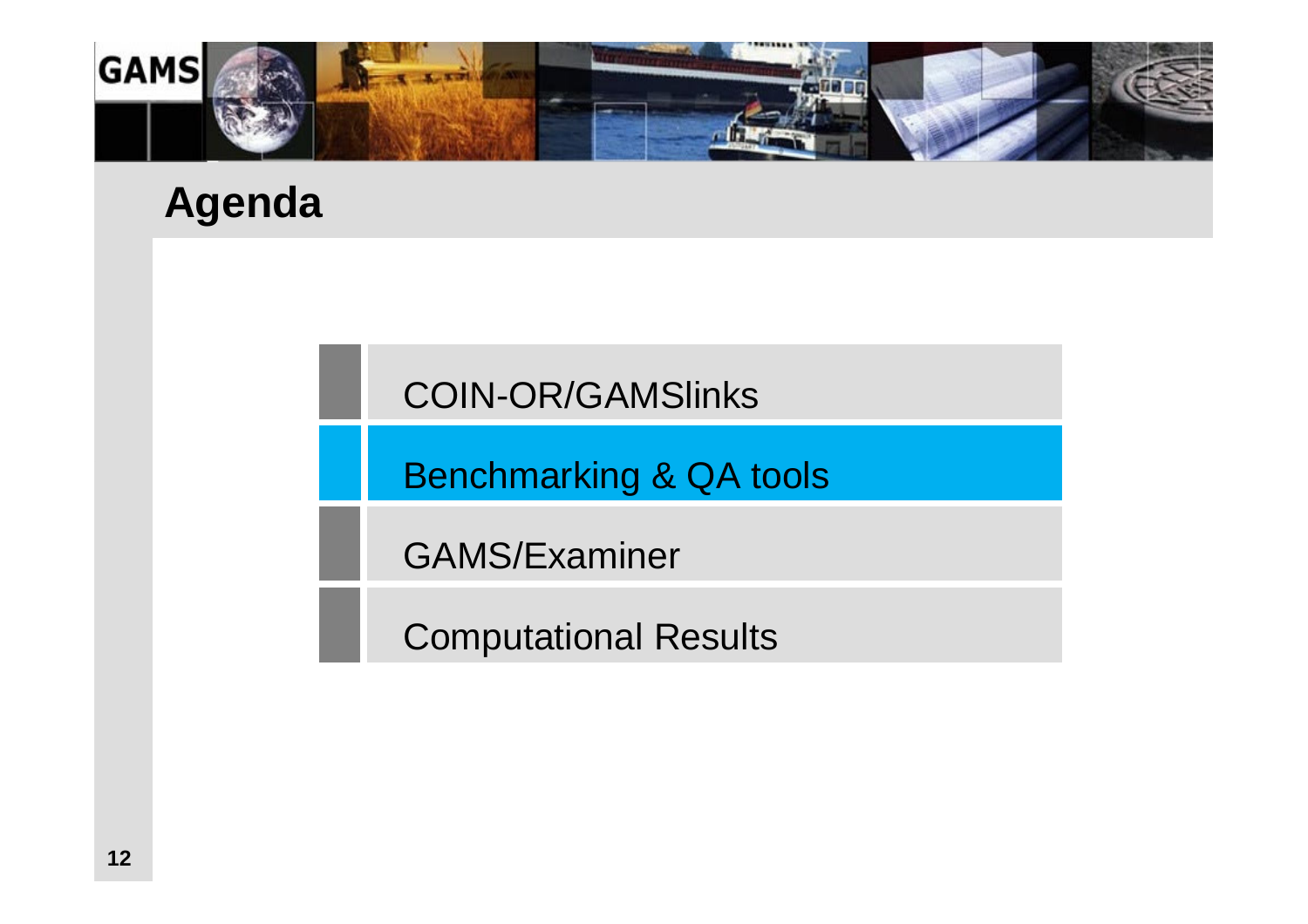

# **Challenges in Benchmarking and QA**

- QA is not glamorous where's the novelty & publications?
	- *Make the tools used public - "open-source" them*
	- *Make it a group project with high priority*
- QA & Benchmarking is time-consuming
	- *Create standard libraries of test problems, categorized for convenient access*
	- *Automate the creation of test scripts, the collection of data, and the creation and display of statistics*
- Benchmark results are can be subjective, misleading, or hard to believe – conclusions can be hard to draw.
	- *Test libraries and automation reduce subjective element and make benchmarks reproducible, hence believable*
	- *Automate the creation and display of statistics*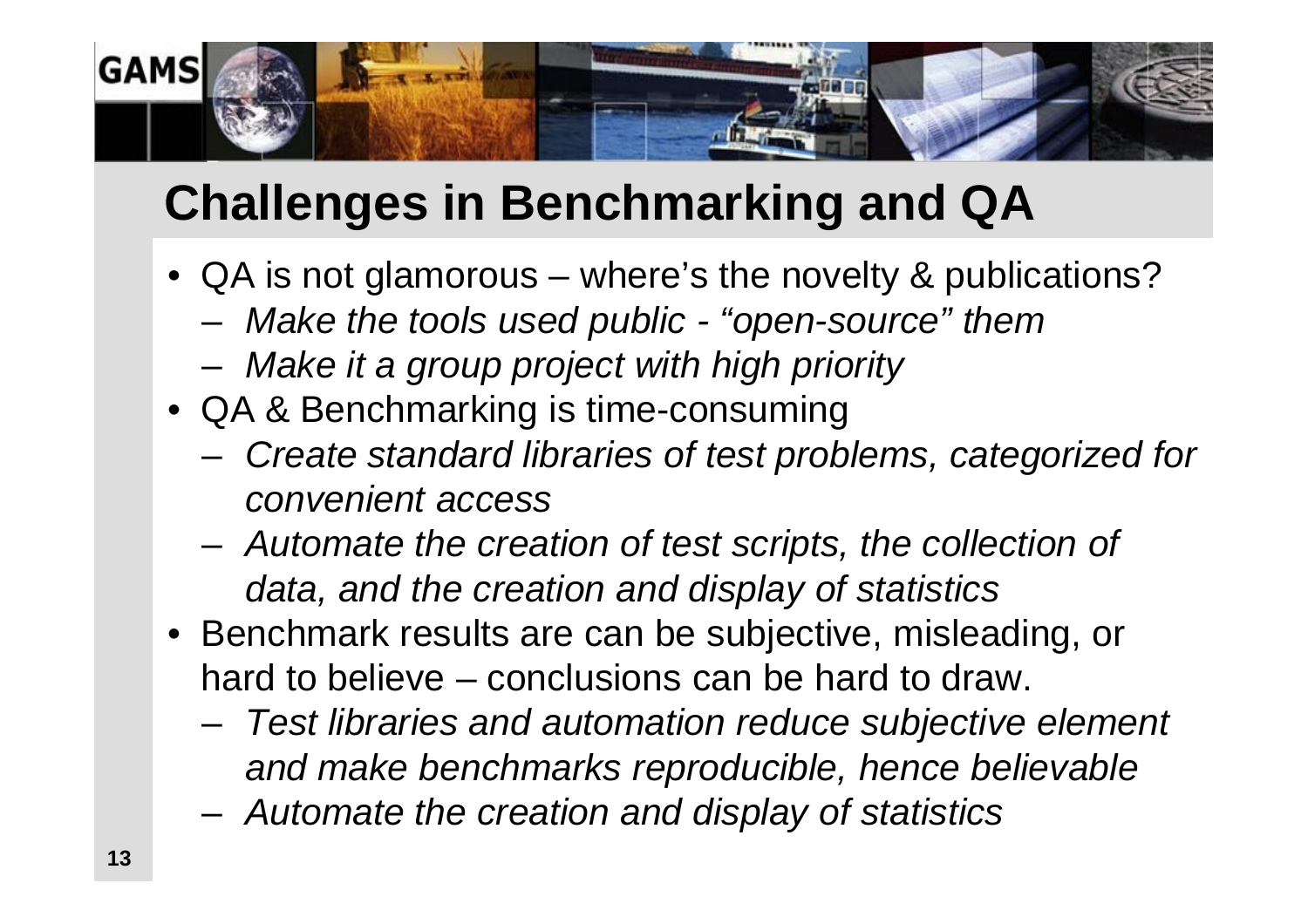

### **Performance World**

**Editorial Board** 

PerformanceLib

**Performance Tools** 

**Performance List** 

**Related Links** 

**Search** 

**Contact** 



#### **Welcome to the Performance World!**

Performance World is a forum for discussion and dissemination of information and tools about all aspects of performance testing of solvers for mathematical programming problems. This world has been established in response to user demands for independent and reproducible performance results.

Overall performance highly depends on problem formulation, solver, and tuning parameters. Our performance tools are designed to serve the different needs of our user community. One user may be interested in finding the most reliable way to solve a proprietary or classified model. On the other hand, an academic researcher may be interested in testing a new algorithm against a set of existing test problems and competing approaches. The main features are:

- Uniform access to a comprehensive set of established and new test problems
- Automation tools for collecting performance measurements
- Tools for analyzing and visualizing test results

What's New:

- Try our online PAVER Server for automated performance analysis and visualization, batch file creation and model translation
- New tools for analyzing non-convex or discrete models
- MINLP type models from the MINLP World have been added to the PerformanceLib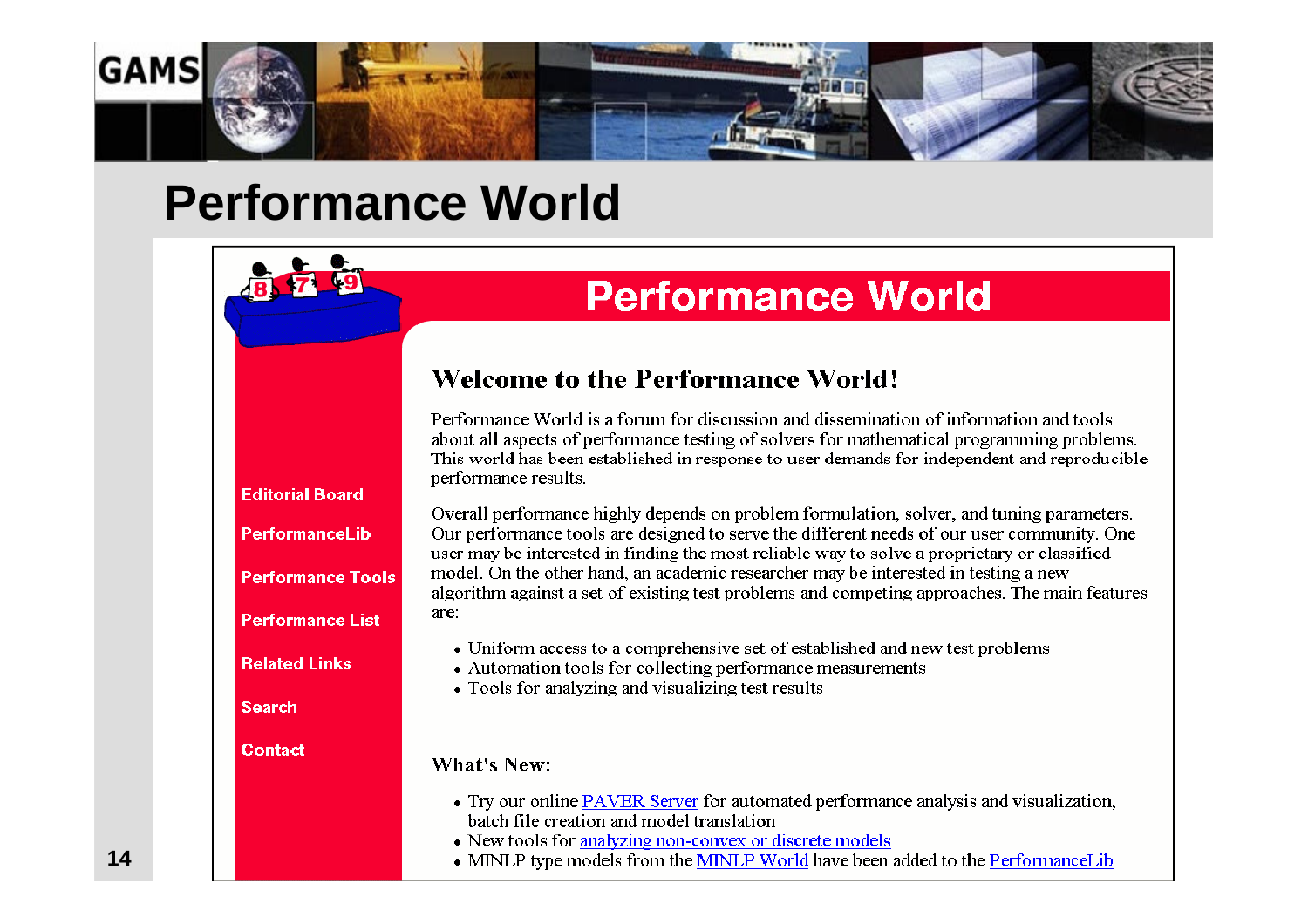

# **Performance Libraries**

- Performance tests require public test libraries
	- Creating models for this is not feasible
	- Shared test libraries allow reproducible results
- PerformLIB contains multiple libraries
	- GLOBALLib *NLP*
	- LINLib *LP*, MIP, QCP
	- MPLLib *LP, NLP*
	- MINLPLib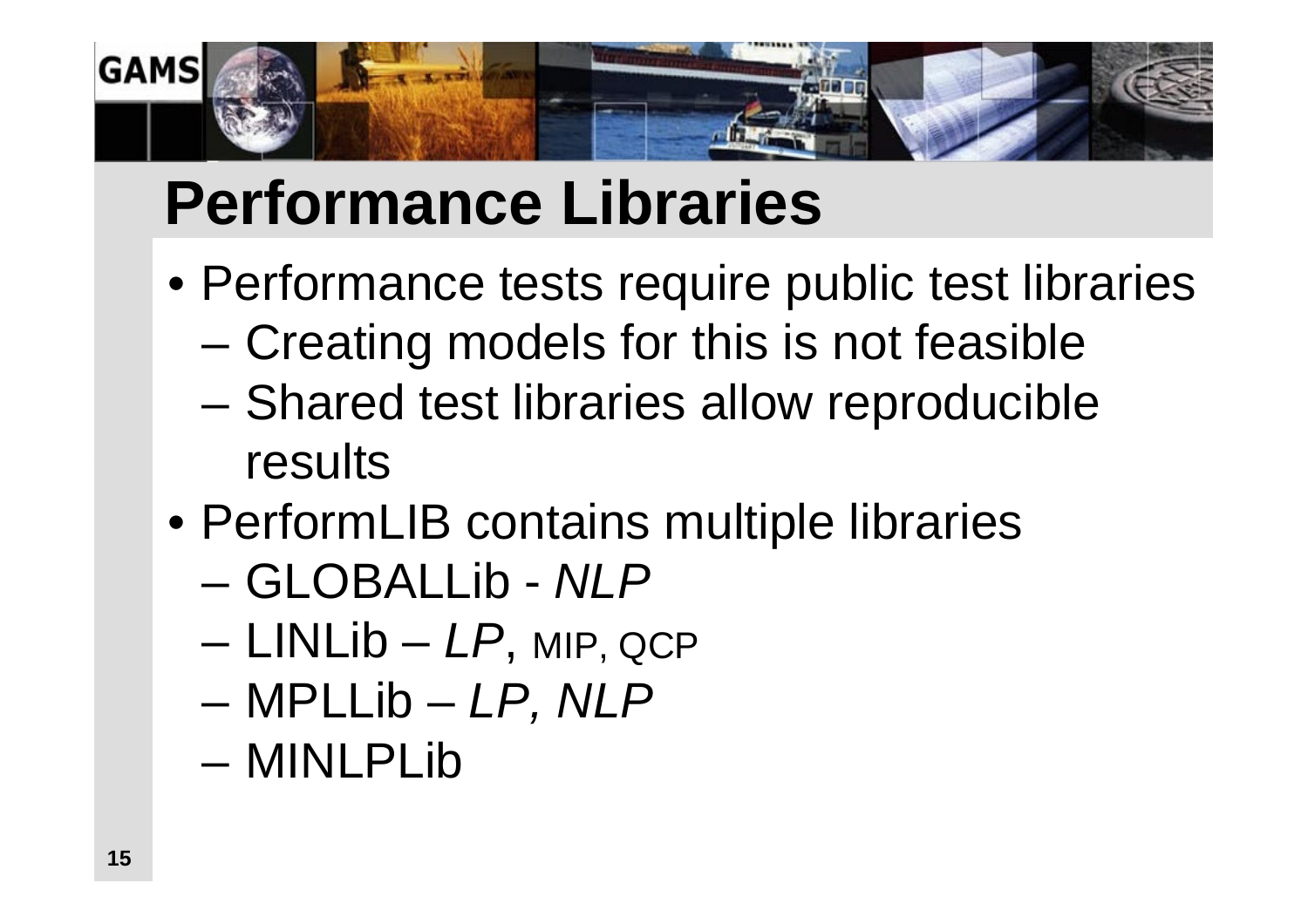

# **Tools: Performance Analysis**

- Different objectives:
	- Solver robustness and correctness
	- Solver efficiency
	- Quality of solution (nonconvex and discrete models )

à Tools are GAMS independent à Results in HTML format: platform independent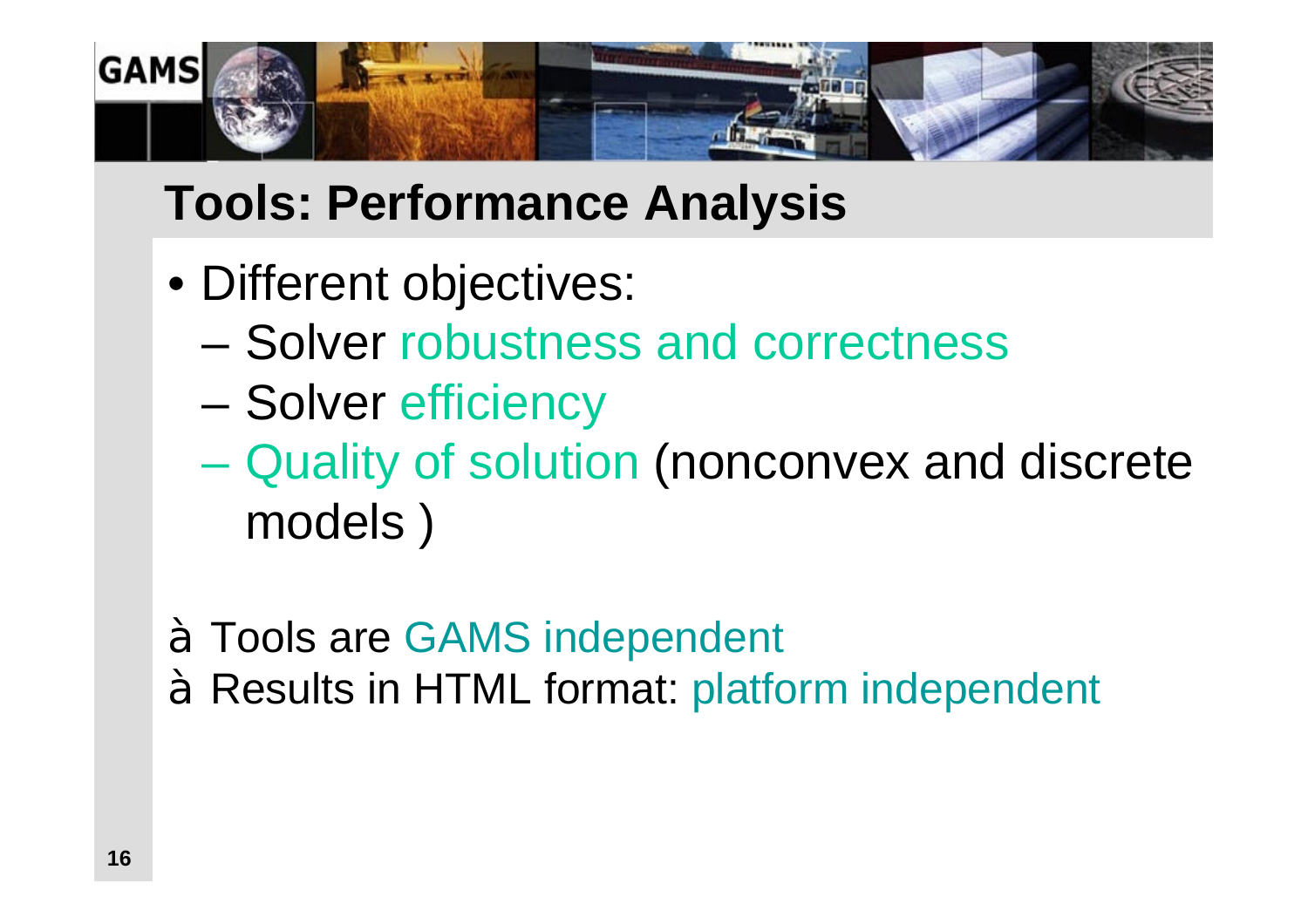

# **Open Testing Architecture**

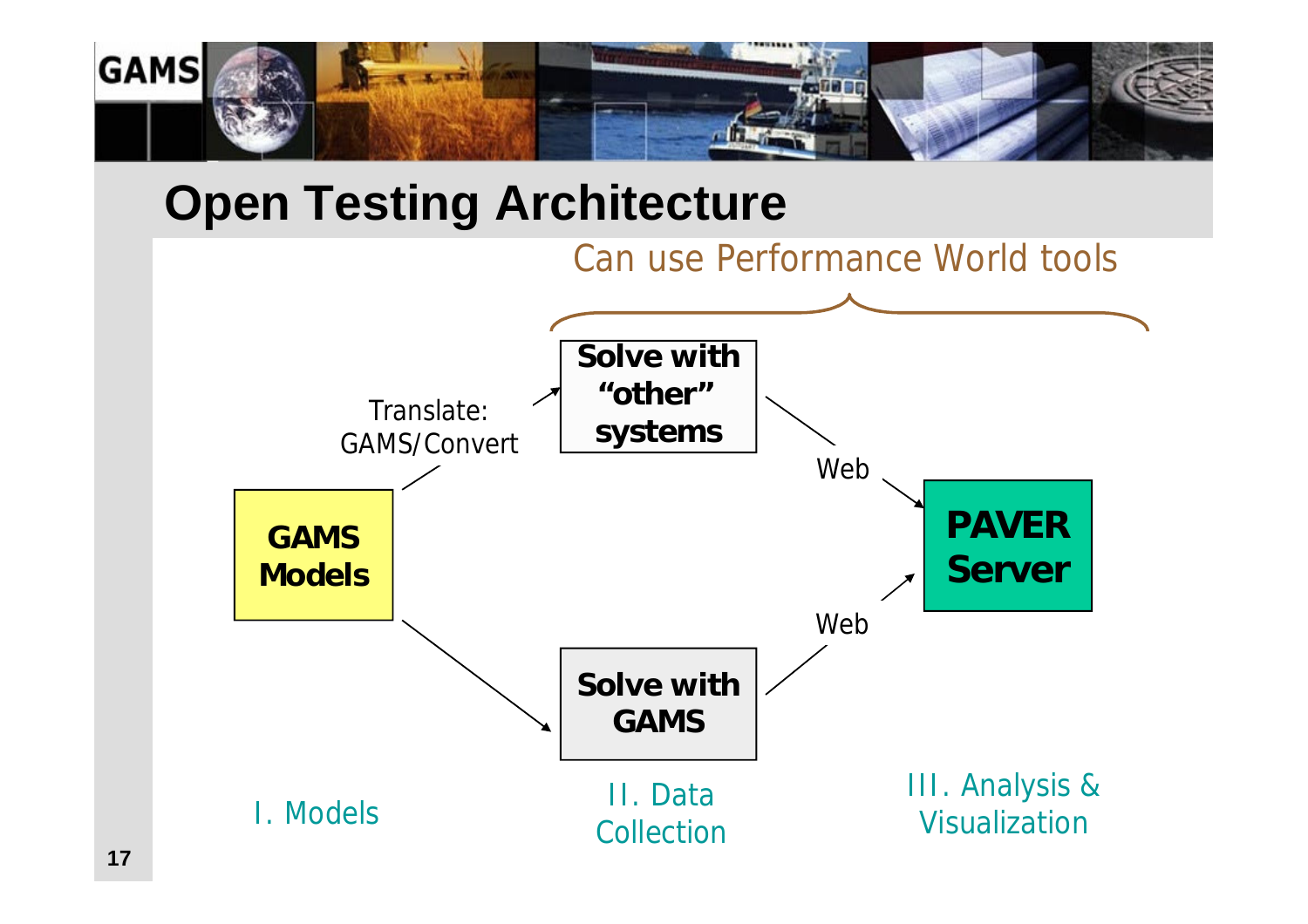

# **PAVER Server**

• PAVER server (**P**erformance **A**nalysis and **V**isualization for **E**ffortless **R**eproducibility)

[www.gamsworld.org/performance/paver](http://www.gamsworld.org/performance/paver)

- Online server to facilitate performance testing and analysis/visualization
- Results sent via e-mail in HTML format – System independent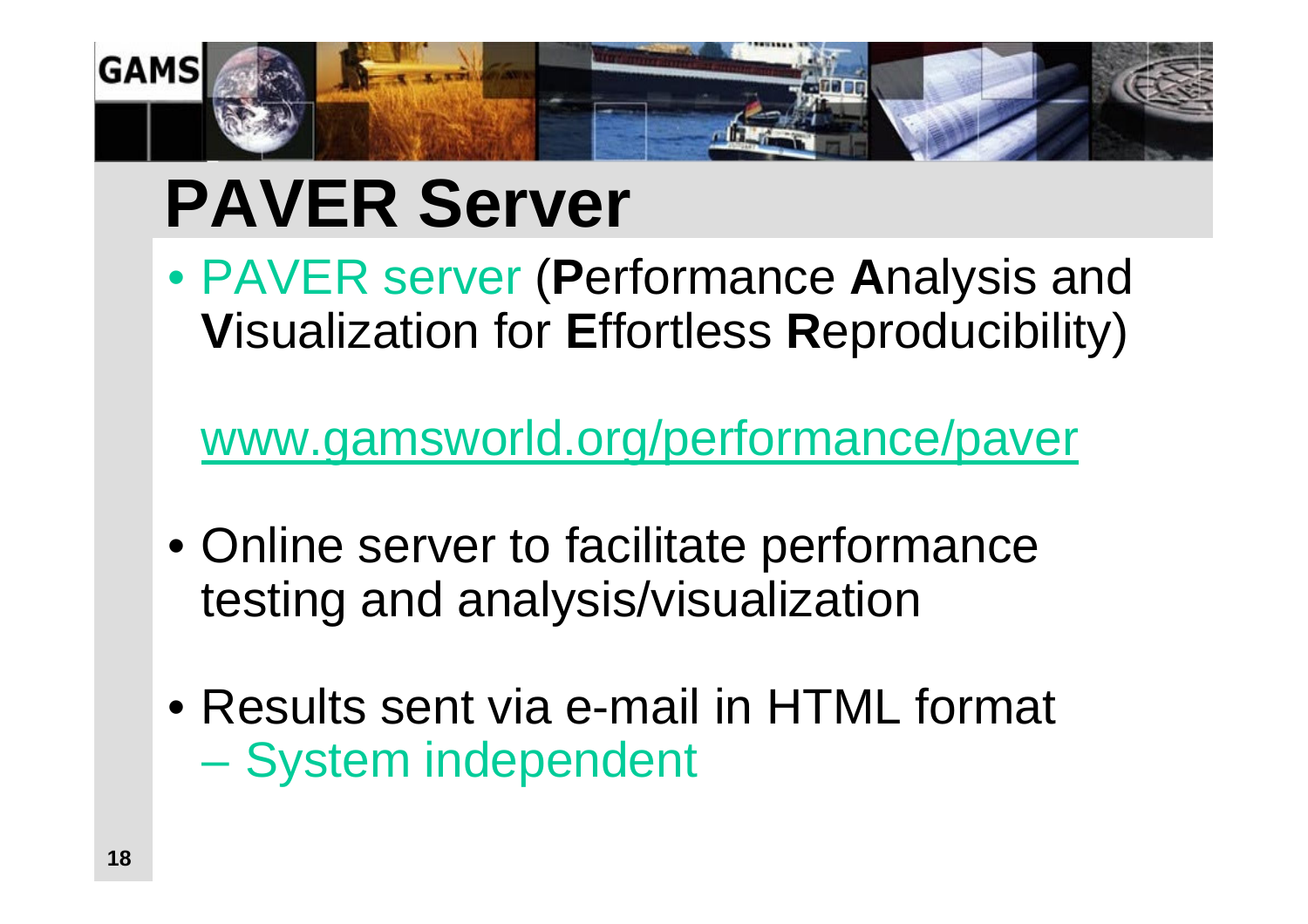

# **Tools: Robustness**

Solver Square Utility:

- Cross comparison of solver outcomes of two solvers:
	- Optimal, integer, infeasible, unbounded, fail
- Compact tabular form for results
- Shows resource time and objective value information
- à Can use online using PAVER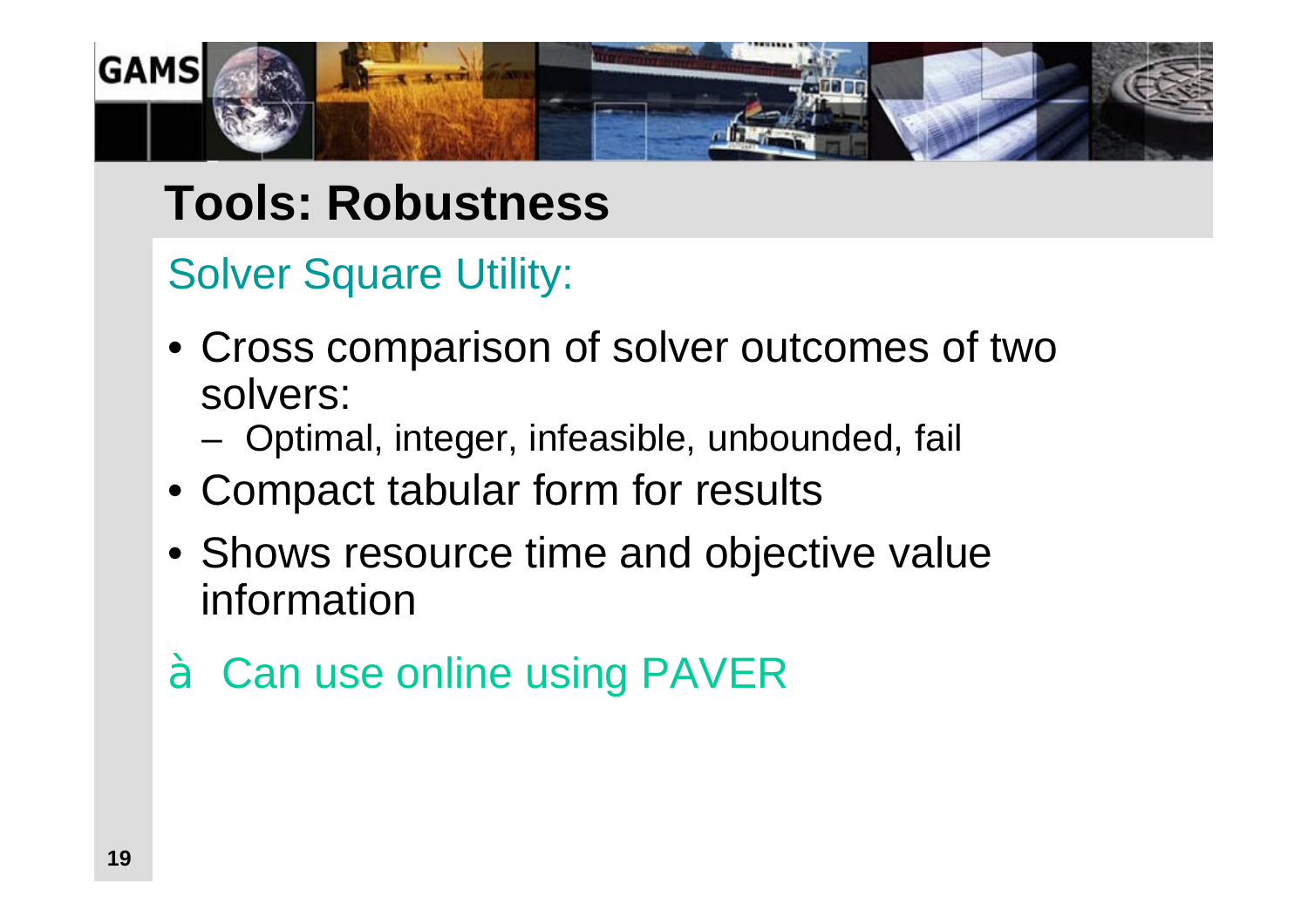

## **PAVER: Solver Square**

|                |                                           |         | <sup>2</sup> Solver Square Comparison - All Models - Microsoft Internet Explorer |                                                                                                                       |                              |                          |                         |                          | $   \Box   \times$                  |  |
|----------------|-------------------------------------------|---------|----------------------------------------------------------------------------------|-----------------------------------------------------------------------------------------------------------------------|------------------------------|--------------------------|-------------------------|--------------------------|-------------------------------------|--|
|                | File Edit View Favorites Tools Help       |         |                                                                                  |                                                                                                                       |                              |                          |                         |                          |                                     |  |
| Back +         | $\vert x \vert$<br>e) –                   |         |                                                                                  | 2 C Search CFavorites @ Media @ 3 是 图 · 3                                                                             |                              |                          |                         |                          |                                     |  |
|                |                                           |         |                                                                                  | Address ( 1; \gamsprojects\informs2002\minlp100\noname\results\minlp100_dic_con2_cplex.trc_minlp100_minlp.trc_sqr.htm |                              |                          |                         |                          | Links >><br>$\vee$ $\rightarrow$ Go |  |
| Solvers used:  |                                           |         |                                                                                  | Solver A                                                                                                              |                              |                          |                         |                          |                                     |  |
|                |                                           |         |                                                                                  | Solver B                                                                                                              |                              |                          |                         |                          |                                     |  |
| Modeltype(s)   |                                           |         |                                                                                  | <b>MINLP</b>                                                                                                          |                              |                          |                         |                          |                                     |  |
| Solver         |                                           |         |                                                                                  | % models optimal $\%$ models feasible $\%$ models infeasible $\%$ models unbounded $\%$ models fail                   |                              |                          |                         |                          |                                     |  |
|                |                                           |         |                                                                                  |                                                                                                                       |                              |                          |                         |                          |                                     |  |
| Solver A       |                                           |         | 71.72                                                                            |                                                                                                                       | 1.01                         |                          |                         | 27.27                    |                                     |  |
| Solver B       |                                           |         | 87.88                                                                            |                                                                                                                       | 8.08                         |                          |                         | $\overline{\phantom{m}}$ | 4.04                                |  |
|                | <b>Result Totals in Number of Models:</b> | optimal | feasible                                                                         | <b>infeasible</b>                                                                                                     |                              | unbounded                | fail                    |                          | total Solver A                      |  |
| optimal        |                                           |         |                                                                                  |                                                                                                                       |                              |                          |                         |                          |                                     |  |
| feasible       |                                           |         | 67                                                                               | $\overline{2}$                                                                                                        |                              |                          |                         |                          | 71                                  |  |
| infeasible     |                                           |         |                                                                                  |                                                                                                                       | $\overline{\mathbf{2}}$<br>- |                          |                         |                          |                                     |  |
|                |                                           |         | 1                                                                                |                                                                                                                       |                              |                          |                         |                          | 1                                   |  |
| unbounded      |                                           |         | $\overline{\phantom{0}}$                                                         |                                                                                                                       |                              | -                        |                         |                          |                                     |  |
| fail           |                                           |         | 19                                                                               | 6                                                                                                                     |                              |                          | $\overline{\mathbf{2}}$ |                          | 27                                  |  |
| total Solver B |                                           |         | 87                                                                               | 8                                                                                                                     |                              | $\overline{\phantom{0}}$ | 4                       |                          | 99                                  |  |

目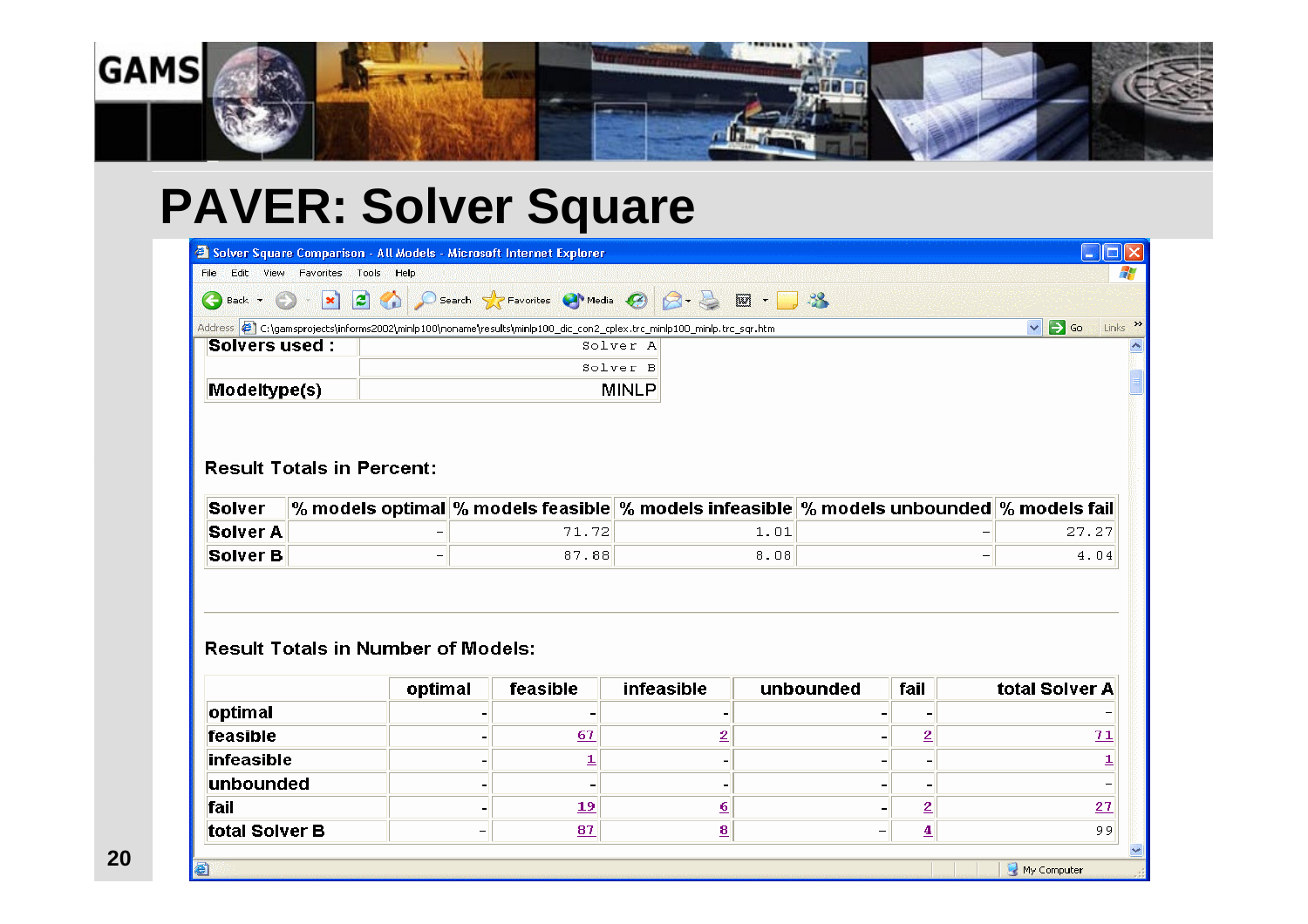

# **PAVER: Square (cont.)**

| Solver Square Comparison - All Models - Microsoft Internet Explorer<br>File Edit View Favorites Tools Help                                                                                                                                                                                                                                                                                                                                                                                                                                                                                                               |          |        |                                    |                 |                            |  |  |  |
|--------------------------------------------------------------------------------------------------------------------------------------------------------------------------------------------------------------------------------------------------------------------------------------------------------------------------------------------------------------------------------------------------------------------------------------------------------------------------------------------------------------------------------------------------------------------------------------------------------------------------|----------|--------|------------------------------------|-----------------|----------------------------|--|--|--|
| G Back ▼ ② × 2 4 2 4 2 Search ★ Favorites → Media ④ ② → ■ → ③ ※                                                                                                                                                                                                                                                                                                                                                                                                                                                                                                                                                          |          |        |                                    |                 |                            |  |  |  |
| $\rightarrow$ Go<br>Links >><br>Address (2) C:\gamsprojects\informs2002\minlp100\noname\results\minlp100_dic_con2_cplex.trc_minlp100_minlp.trc_sqr.htm<br>$\checkmark$                                                                                                                                                                                                                                                                                                                                                                                                                                                   |          |        |                                    |                 |                            |  |  |  |
| <b>Solver Resource Times</b><br>• Models for each solver pair outcome. Listed are the solver resource times in seconds, as well as the ratio of<br>resource times for the two solvers if both solved optimally.<br>• Also listed are the objective values using both solvers. The better solution found is listed in boldface. A solution<br>is considered better, if the relative objective function difference is greater than 1.00E-05.<br>• Solver resource time ratios for a particular model are listed only if one solver has resource greater than 5.00E-<br>02.<br>Solver A: feas -- Solver B: feas Back to top |          |        |                                    |                 |                            |  |  |  |
|                                                                                                                                                                                                                                                                                                                                                                                                                                                                                                                                                                                                                          |          |        |                                    |                 |                            |  |  |  |
|                                                                                                                                                                                                                                                                                                                                                                                                                                                                                                                                                                                                                          | Solver A |        | Solver B Ratio (Solver A/Solver B) | Obj (Solver A)  | Obj (Solver B)             |  |  |  |
| alan                                                                                                                                                                                                                                                                                                                                                                                                                                                                                                                                                                                                                     | 0.0973   | 0.0100 | 9.730                              | 3.60000000      | $-0.92500000$              |  |  |  |
| batch                                                                                                                                                                                                                                                                                                                                                                                                                                                                                                                                                                                                                    | 0.2478   | 0.5100 | 0.486                              | 285506.50824405 | $2855$ <b>\6.</b> 50000000 |  |  |  |
| <b>Modelname</b><br>batchdes                                                                                                                                                                                                                                                                                                                                                                                                                                                                                                                                                                                             | 0.1094   | 0.0400 | 2.735                              | 167427.65711470 | 167427.70000000            |  |  |  |

| <b>MOUEINANIE</b>   | SUIVEL A |                     | SOIVER BILKAUD (SOIVER A/SOIVER B) | <b>ODI ISOIVEL AT</b> | <b>UDI ISOIVEL DI</b> |
|---------------------|----------|---------------------|------------------------------------|-----------------------|-----------------------|
| alan                | 0.0973   | 0.0100              | 9.730                              | 3.60000000            | 2.92500000            |
| batch               | 0.2478   | 0.5100              | 0.486                              | 285506.50824405       | $2855 \& 6.50000000$  |
| batchdes            | 0.1094   | 0.0400              | 2.735                              | 167427.65711470       | 167427.70000000       |
| du-opt              | 1.9718   | 0.5200              | 3.792                              | 31.02527833           | 3.55634000            |
| du-opt5             | 2.0975   | 1.7000              | 1.234                              | 40.77273140           | 8.07365800            |
| $\log$ all $\bm{s}$ | 28.3584  | 19.7400             | 1.437                              | 11.23946680           | 7.92018200            |
| eg disc2 s          | 63.1667  | 5.3400              | 11.829                             | 6.92006923            | 5.64210100            |
| eg disc s           | 88.8061  | 9.3800              | 9.468                              | 10.42127936           | 5.76054000            |
| $ $ eg int s        | 106.3869 | 7.7900              | 13.657                             | 7.88724302            | 7.46308000            |
| e1f                 | 0.0573   | 15.3200             | 0.004                              | 1.67500000            | 0.19166670            |
| ex1221              | 0.0270   | 0.0000              | ---                                | 7.66718007            | 7.66718000            |
| ex1222              |          | $0.0629$ 99999.0000 | 0.000                              | 1.07654308            | 1.07654300<br>N       |
| ei                  |          |                     |                                    |                       | My Computer           |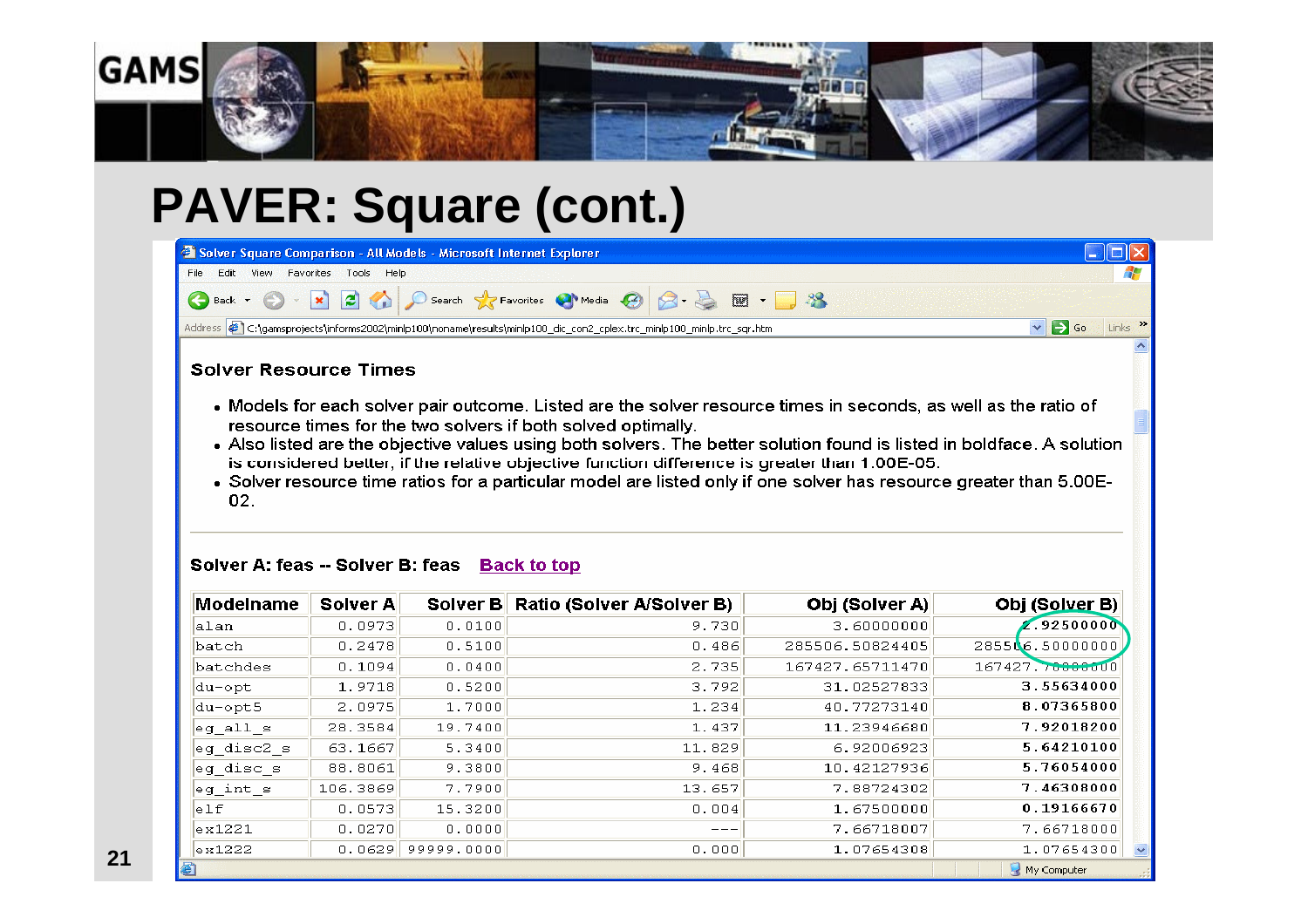

# **Tools: Efficiency**

Resource Time Utility:

- Cross comparison of solver resource times of two solvers
- Ratios of resource times
- à Can use online using PAVER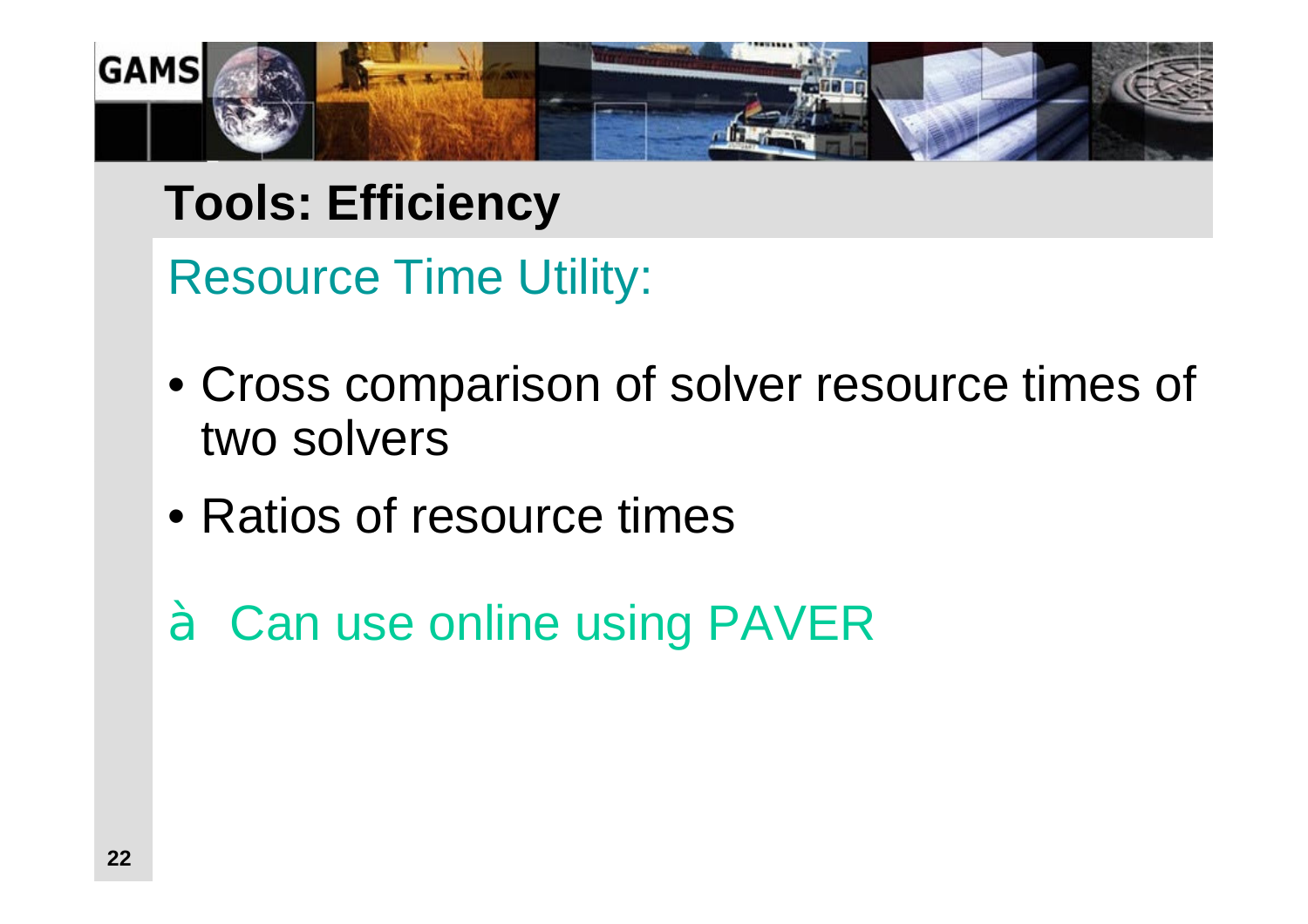

#### **PAVER: Solver Resource Time**

| <sup>2</sup> Resource Time Comparison - All Models - Microsoft Internet Explorer                                        |                         |                          |                          |                        | $\left\  \cdot \right\ $ $\Box$               |
|-------------------------------------------------------------------------------------------------------------------------|-------------------------|--------------------------|--------------------------|------------------------|-----------------------------------------------|
| Edit View Favorites Tools Help<br>File                                                                                  |                         |                          |                          |                        |                                               |
| G Back ▼ ② · <mark>× ② / 2 →</mark> O Search ☆ Favorites ◆ Media <del>②</del> ③ 是 <b>回 · ■ 卷</b>                        |                         |                          |                          |                        |                                               |
| Address (2) C:\gamsprojects\informs2002\minlp100\noname\results\minlp100_dic_con2_cplex.trc_minlp100_minlp.trc_resB.htm |                         |                          |                          |                        | Links >><br>$\sum$ Go<br>$\blacktriangledown$ |
| <b>Solvers used:</b>                                                                                                    |                         |                          |                          | Solver A               |                                               |
|                                                                                                                         |                         |                          |                          | Solver B               |                                               |
| Modeltype(s)                                                                                                            |                         |                          |                          | <b>MINLP</b>           |                                               |
|                                                                                                                         |                         |                          |                          |                        |                                               |
|                                                                                                                         | <b>Total</b>            | Obj Solver A<br>better   | Obj                      | Obj Solver B<br>better |                                               |
|                                                                                                                         |                         |                          | same                     |                        |                                               |
| Solver Solver Ainfinitely<br>faster:                                                                                    | $\overline{4}$          | ₹                        |                          |                        |                                               |
| Solver Solver A much faster:                                                                                            | 13                      | 1                        | $\overline{4}$           | 8                      |                                               |
| Solver Solver A faster:                                                                                                 | $\overline{\mathbf{1}}$ | -                        | $\overline{1}$           |                        |                                               |
| Solvers perform the same:                                                                                               | 10                      | $\overline{\phantom{a}}$ | $\overline{2}$           | 3                      |                                               |
| Solver Solver B faster:                                                                                                 | 31                      | $\overline{\phantom{a}}$ | 23                       | $\overline{8}$         |                                               |
| Solver Solver B much faster:                                                                                            | 12                      | $\overline{\phantom{0}}$ | $\overline{4}$           | <u>ខ</u>               |                                               |
| Solver Solver B infinitely<br>faster:                                                                                   | 20                      |                          | $\overline{\phantom{0}}$ | 20                     |                                               |
| Both solvers failed to solve<br>optimally :                                                                             | $\overline{8}$          |                          | $_{\underline{8}}$       |                        |                                               |
| Total models::                                                                                                          | 99                      | 5                        | 47                       | 47                     |                                               |
|                                                                                                                         |                         |                          |                          |                        |                                               |

Ð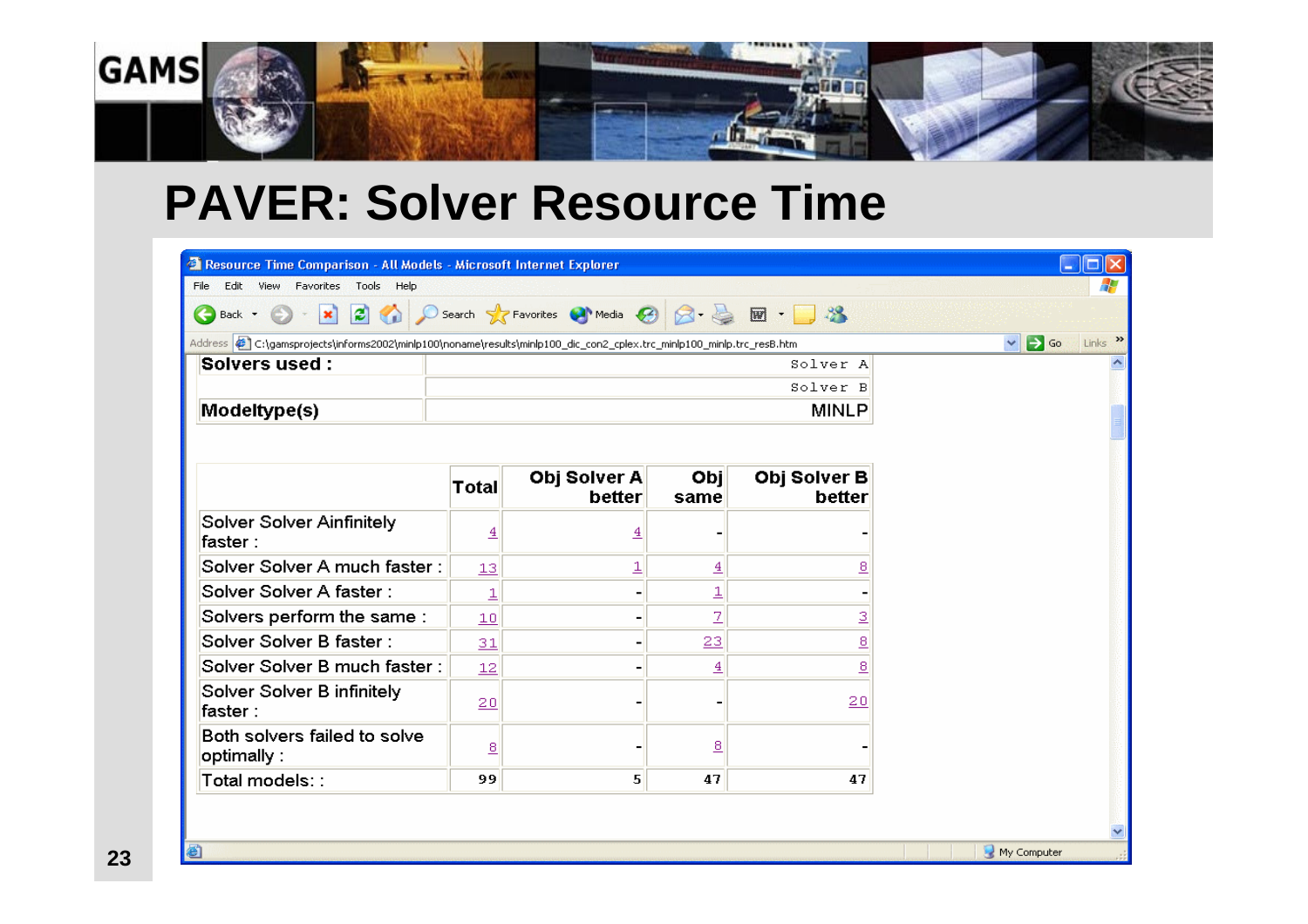

## **PAVER: Resource Time (cont.)**

| <sup>2</sup> Resource Time Comparison - All Models - Microsoft Internet Explorer<br>п                                                                       |                            |                 |                                                          |                   |                     |  |  |  |
|-------------------------------------------------------------------------------------------------------------------------------------------------------------|----------------------------|-----------------|----------------------------------------------------------|-------------------|---------------------|--|--|--|
| Edit<br>File<br>View                                                                                                                                        | Tools<br>Favorites<br>Help |                 |                                                          |                   |                     |  |  |  |
| Search <b>Search</b> Favorites <b>CA</b> Media <b>CA</b><br> z <br>$\blacksquare$<br>e<br>$\boldsymbol{\mathsf{x}}$<br>Back -                               |                            |                 |                                                          |                   |                     |  |  |  |
| $\vee$ $\rightarrow$ Go<br>Links<br>Address (2) C:\gamsprojects\informs2002\minlp100\noname\results\minlp100_dic_con2_cplex.trc_minlp100_minlp.trc_resB.htm |                            |                 |                                                          |                   |                     |  |  |  |
| <b>Back to top</b><br>Solver Solver A much faster - Obj of Solver A better:                                                                                 |                            |                 |                                                          |                   |                     |  |  |  |
| Modelname                                                                                                                                                   | Solver A                   | <b>Solver B</b> | Ratio (Solver A / Solver B)                              | Obj Solver A      | Obj Solver B        |  |  |  |
| synheat                                                                                                                                                     | 0.2878                     | 2.0600          | 0.140                                                    | 1.54997335E+05    | 1.60435500E+05      |  |  |  |
|                                                                                                                                                             |                            |                 | Solver Solver A much faster - Obj same for both solvers: |                   | <b>Back to top</b>  |  |  |  |
| Modelname                                                                                                                                                   | Solver A                   | Solver B        | Ratio (Solver A / Solver B)                              | Obj Solver A      | <b>Obj Solver B</b> |  |  |  |
| batch                                                                                                                                                       | 0.2478                     | 0.5100          | 0.486                                                    | 2.85506508E+05    | 2.85506500E+05      |  |  |  |
| ex1222                                                                                                                                                      | 0.0629                     | 99999.0000      | 0.000                                                    | 1.07654308E+00    | 1.07654300E+00      |  |  |  |
| ex4                                                                                                                                                         | 1.1326                     | 3.8400          | 0.295                                                    | $-8.06413616E+00$ | $-8.06413600E+00$   |  |  |  |
| util                                                                                                                                                        | 0.6693                     | 14.2400         | 0.047                                                    | 9.99578750E+02    | 9.99578800E+02      |  |  |  |
|                                                                                                                                                             | <b>Back to top</b>         |                 |                                                          |                   |                     |  |  |  |
| 6                                                                                                                                                           |                            |                 |                                                          |                   | My Computer         |  |  |  |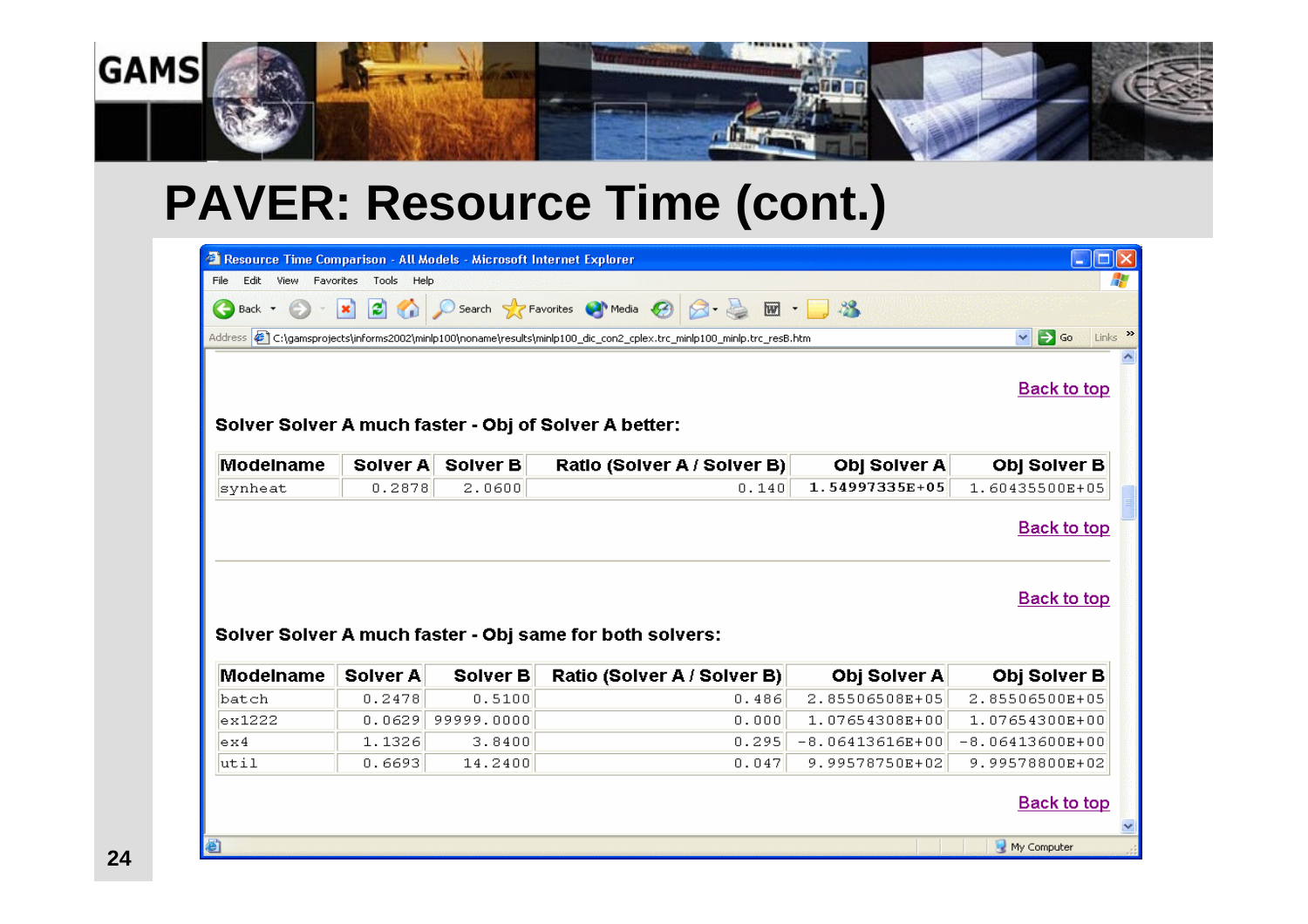

# **Tools: Visualization**

Performance Profiles (Dolan and More, 2002):

- Cumulative distribution function for a performance metric
- Performance metric: ratio of current solver time over best time of all solvers
- Intuitively: probability of success if given  $\tau$ times fastest time (τ=ratio)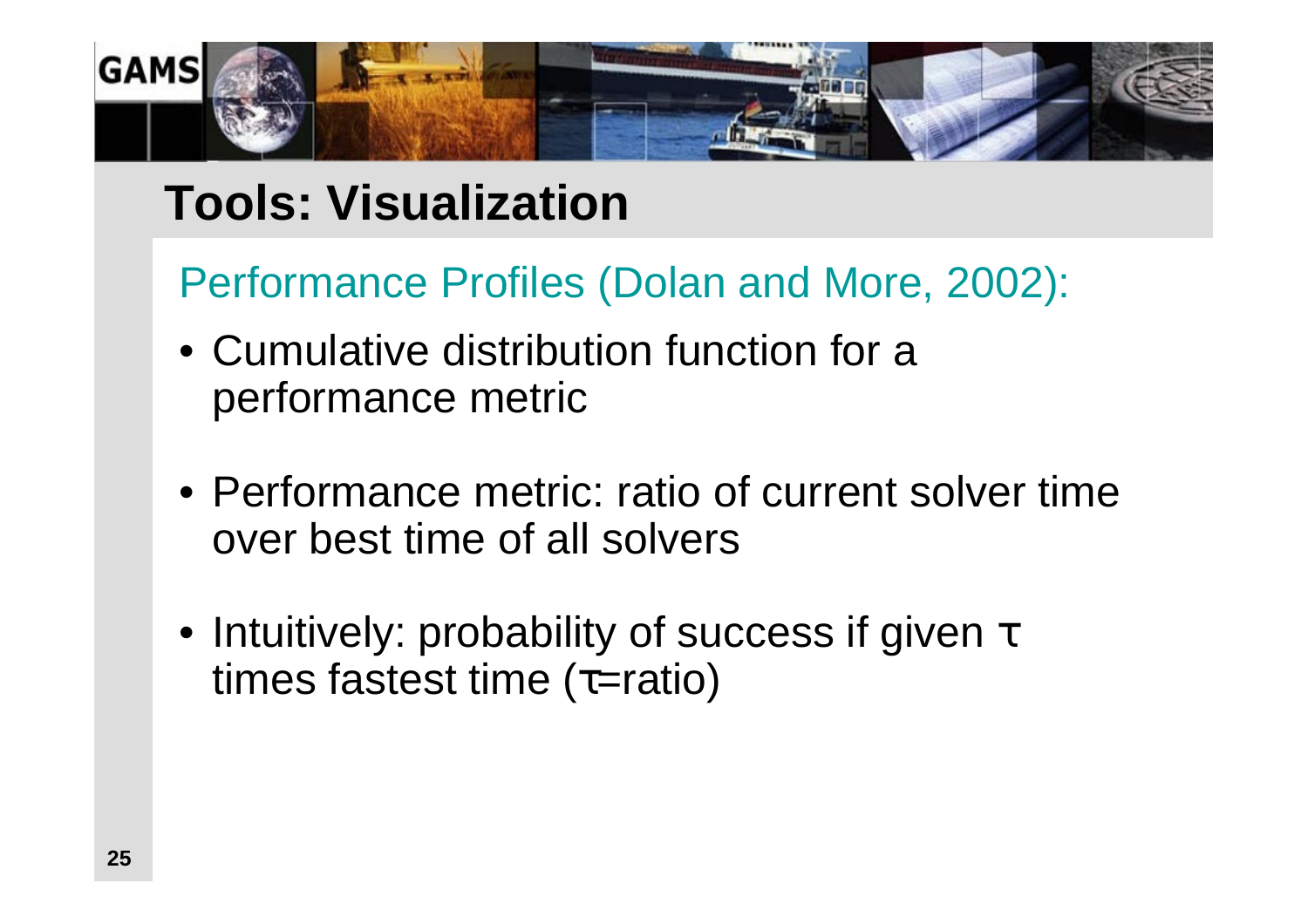

# **Profiles (best resource time)**

Percent Of Models Solved Solven B Solven<sub>C</sub> CAN\_SOLVE ø  $\mathbf{1}$ 

Performance Profile

Time Factor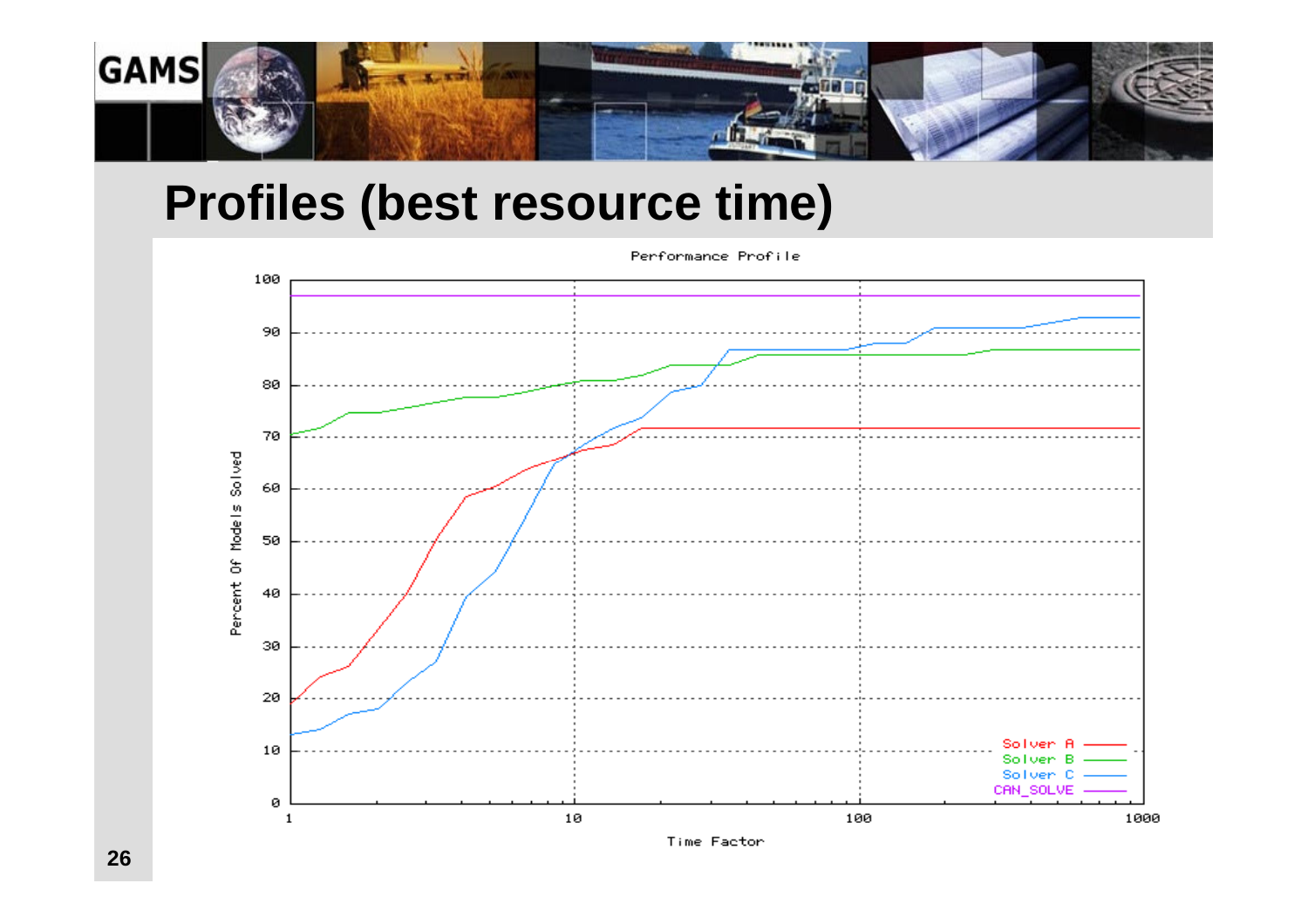

#### **Agenda**

COIN-OR/GAMSlinks

Benchmarking & QA tools

GAMS/Examiner

Computational Results & Summary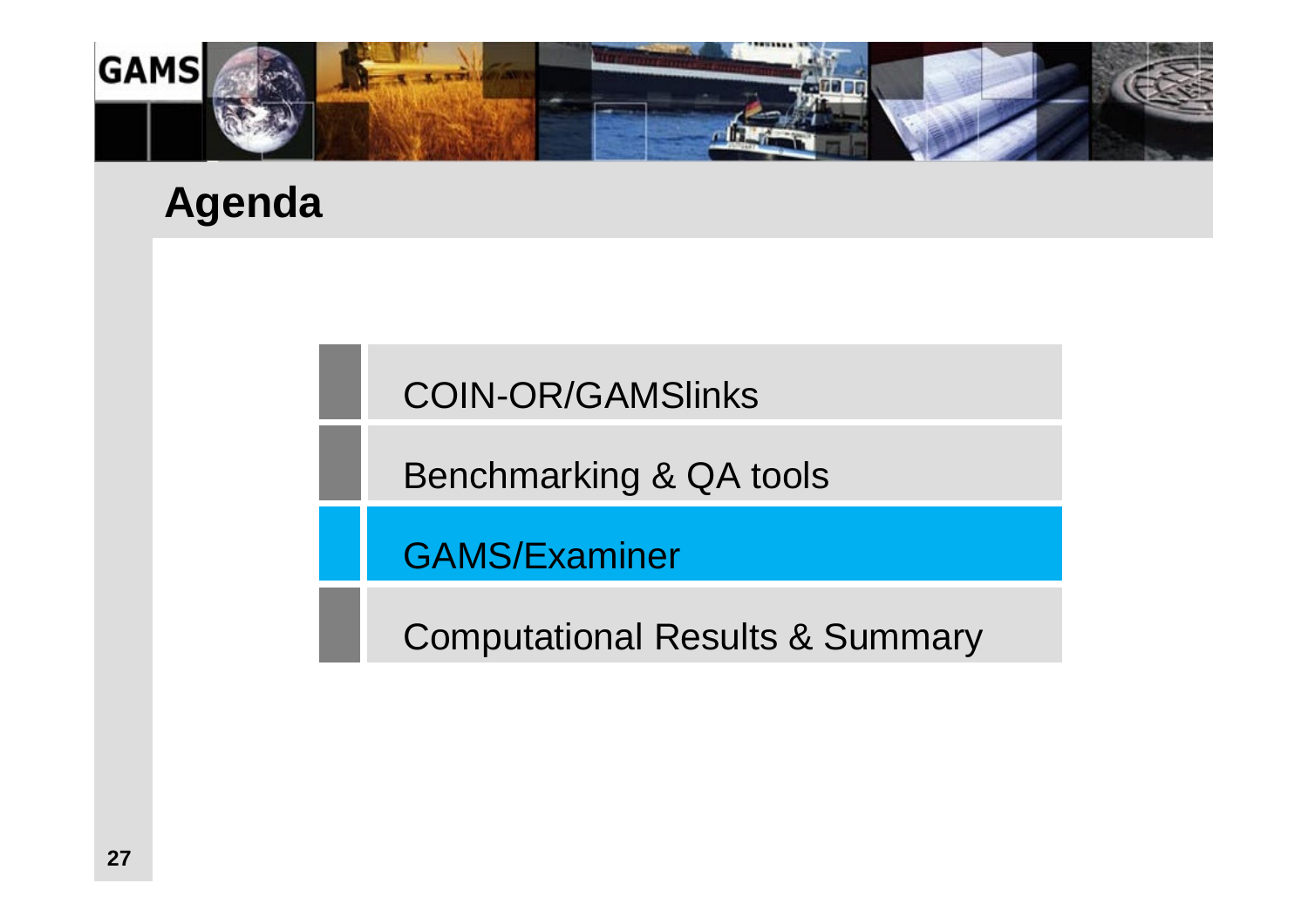

# **Benchmarking pitfalls**

- Solvers may contain bugs really!
	- Wrong solution returned
	- Wrong objective returned
	- False claims of feasibility/optimality
- Solvers will use different termination checks/tolerances
	- Difficult to compare "quality" of solutions
	- Common standard of comparison is lacking
- PAVER does not check validity of input data
	- Garbage in, garbage out
	- A "good" PAVER solver would return 0 immediately!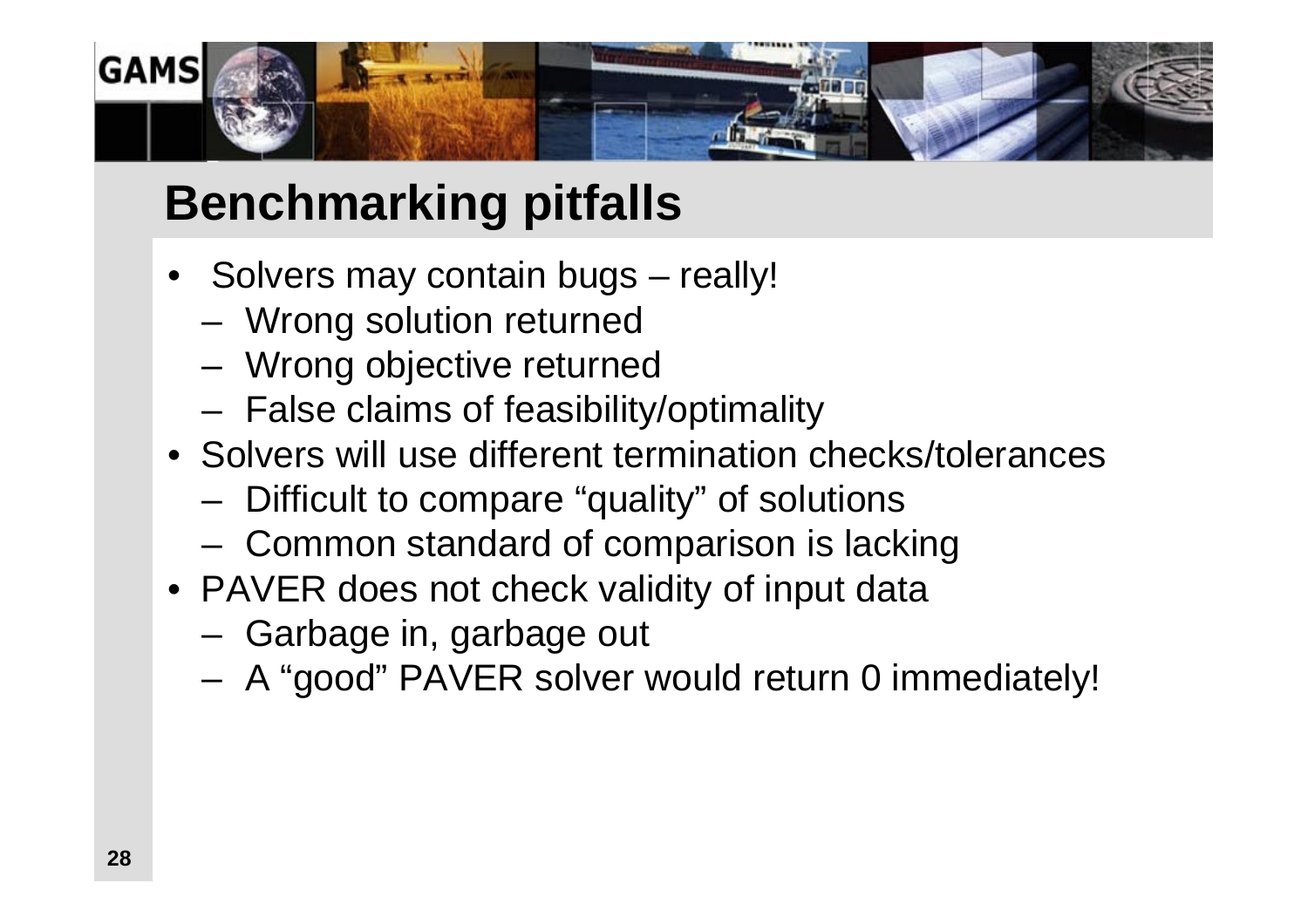

# **GAMS/Examiner**

- Purpose: to make an unbiased, independent report on the merit of points
- Points may come from GAMS or a solver
	- GAMS passes the previous solution as initial iterate
	- Solvers pass solutions back to GAMS
- Useful during solver debugging helps pinpoint problems
	- Most checks are obvious almost insultingly so
	- Updated as new ways to pass bad points are discovered
- Does checks on the scaled and unscaled (orginal) model
- All solution tolerances can be adjusted, default is tight
- Different points can be checked no obvious right choice
- Examiner only *reports*, it doesn't *fix*. It's not a healer.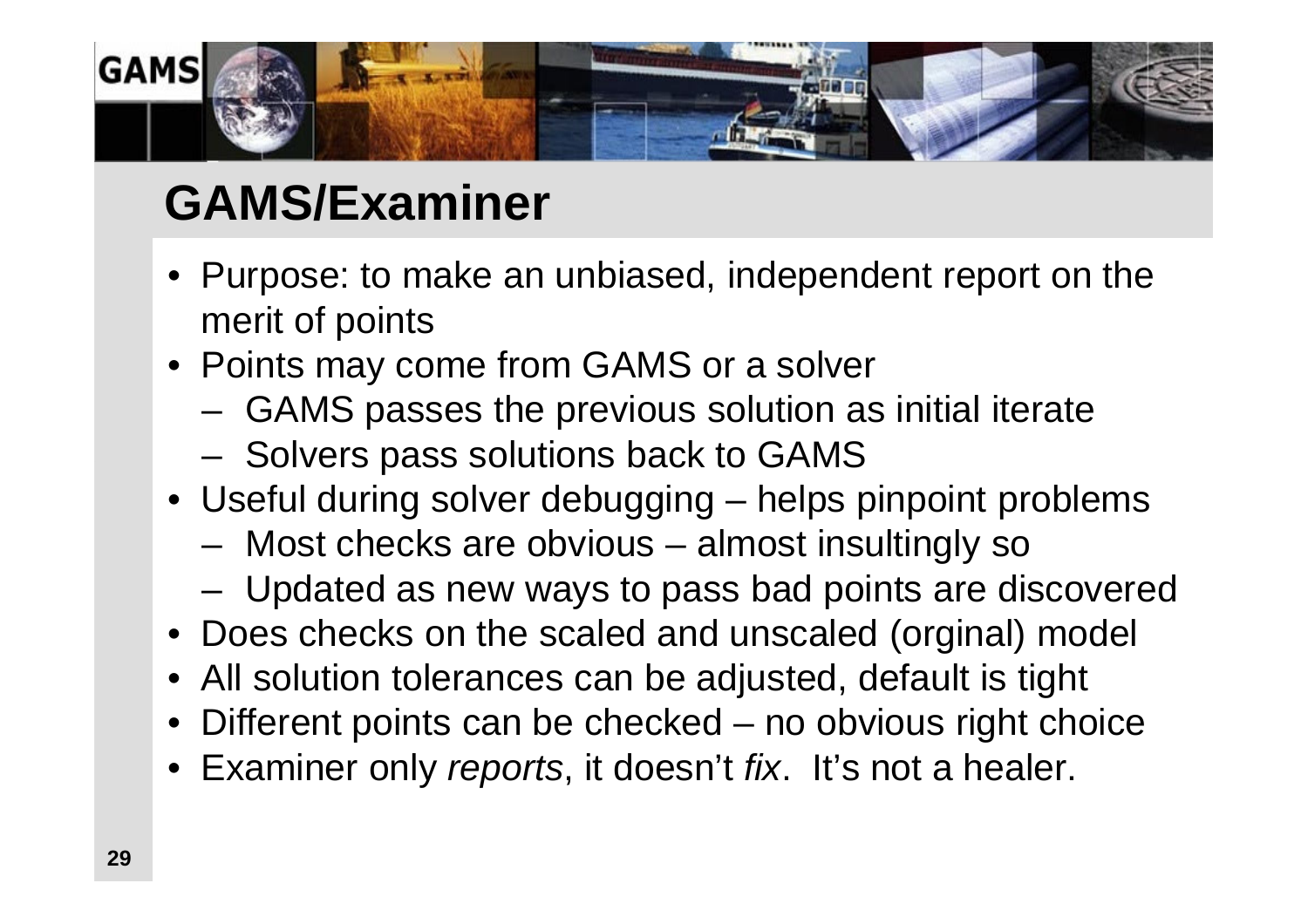

# **Examiner: What point to examine?**

- Assume the solver returns  $x.l, x.m, f.l, f.m$ 
	- $x.1$  are variable levels
	- $-$  f.m are equation marginals or shadow prices
	- $x \cdot m$  are the reduced costs: e.g.  $c A'$ y for LP
	- $-$  f.l are row activity levels: e.g.  $Ax b$  for LP
- GAMS/Base accepts this *solvpoint* point as given, so it should be checked
	- Check the signs (e.g. reduced costs positive)
	- Check complementary slackness
- What if the solver cheated or got it wrong for  $x \cdot m$  and  $f \cdot l$ ?
	- $-$  Take  $x \cdot 1$  and  $f \cdot m$  as solution, recompute  $x \cdot m$  and  $f \cdot l$
	- This *solupoint* checked as above
	- Better indicator of solution quality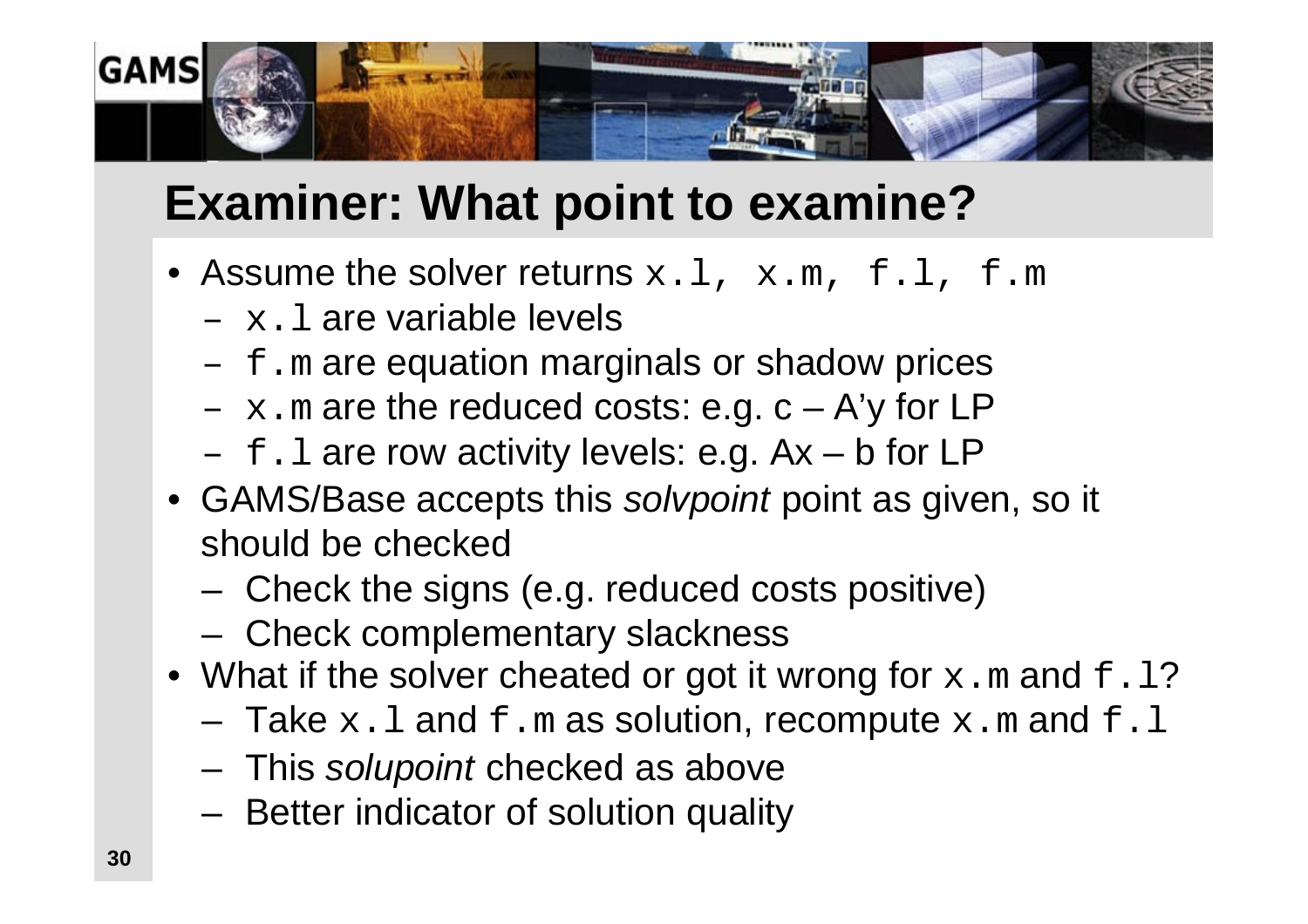

# **Examiner: scaled or unscaled?**

- Typically, the solvers scale a model prior to solving
- The GAMS user does not have access to this scaled model
- Examine the unscaled (original) solution/model?
	- Easily accessed
	- The user is probably interested in this model
	- $-$  L Not the model that was solved
	- L Unscaling may throw solution out of tolerances
- Examine the scaled solution/model?
	- This was the model that was solved
	- Most likely to satisfy Examiner's tolerances
	- $-$  L We don't know what this model is
	- $-$  L The user may not be interested in this model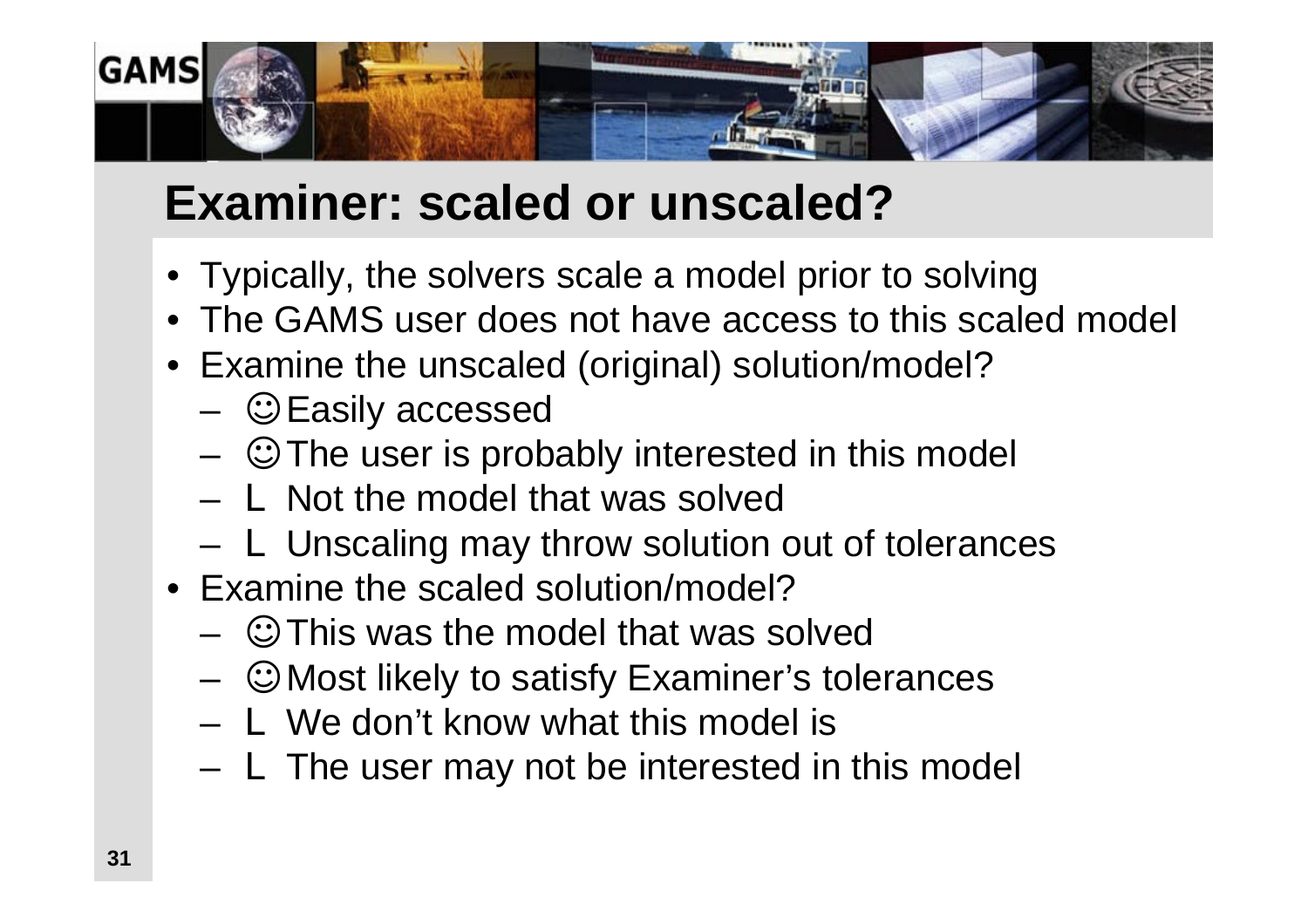

# **Examiner: scaled checks (Chinneck CC)**

- Examiner computes the scaled model by doing row scaling
- The true row scale s(i) is computed as  $s(i) = max(|RHS(i)|, max \{j, |A(i,j)| * max(1, |x(j)|)\})$
- The true row scale s(i) is projected onto the scale bounds before being applied
	- The default lower bound is 1 rows are scaled down, not up.
- Scaling info is printed but not used for unscaled checks it's useful to see when & where your maximum row scale is 1e13!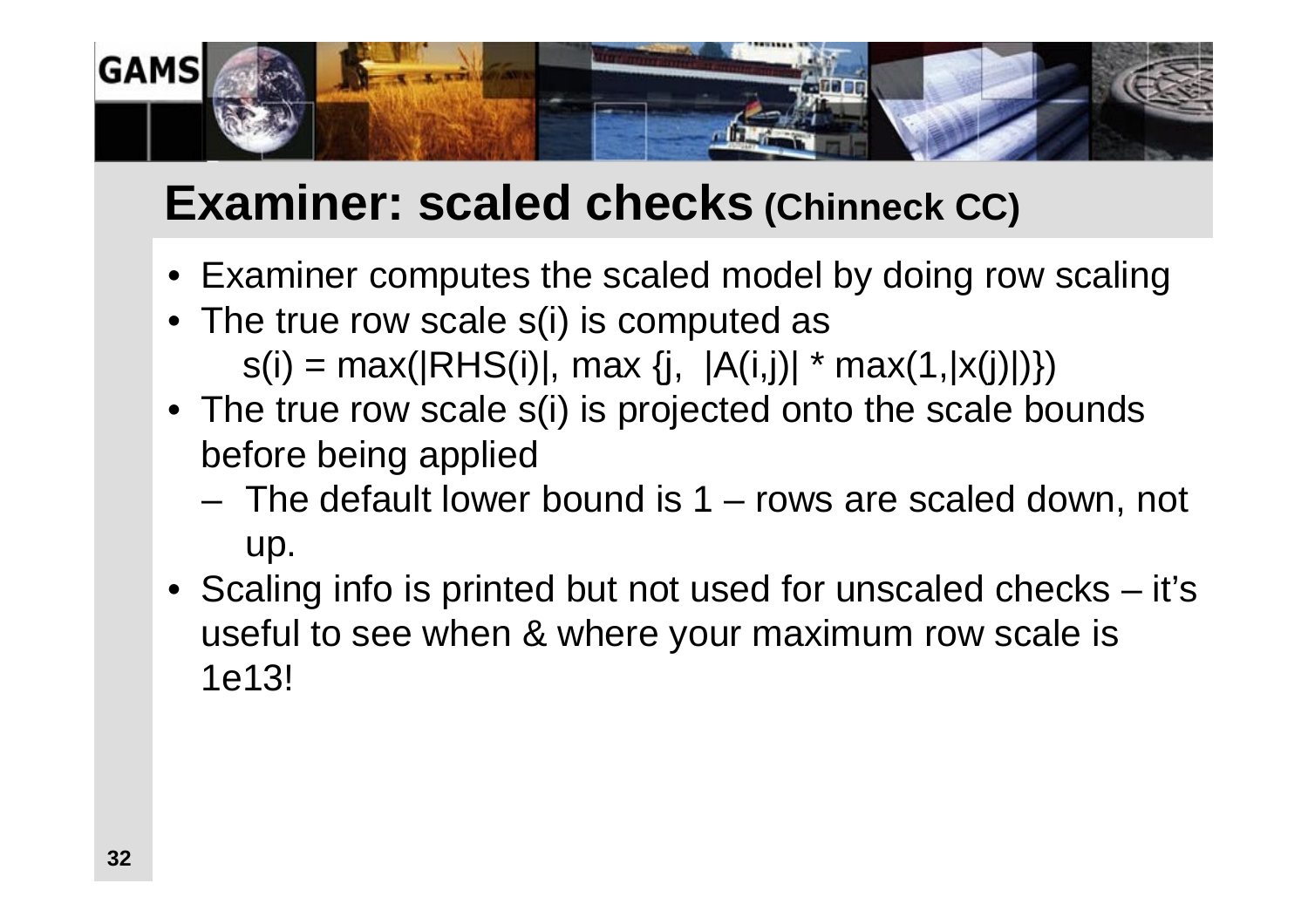

# **Examiner: tolerances**

- Four tolerances used to check feasibility & optimality
	- PrimalFeasTol (1e-6): feasibility of x.l, f.l
	- PrimalCSTol (1e-7): complementary slackness, x.l x.m
	- DualFeasTol (1e-6): feasibility of f.m, x.l
	- DualCSTol (1e-7): complementary slackness, f.l f.m
- Default tolerances are tight
	- Favor false negatives over false positives
	- If it passes on defaults, you're typically satisfied
	- If Examiner reports problems, you have a chance to think about the right tolerance for your model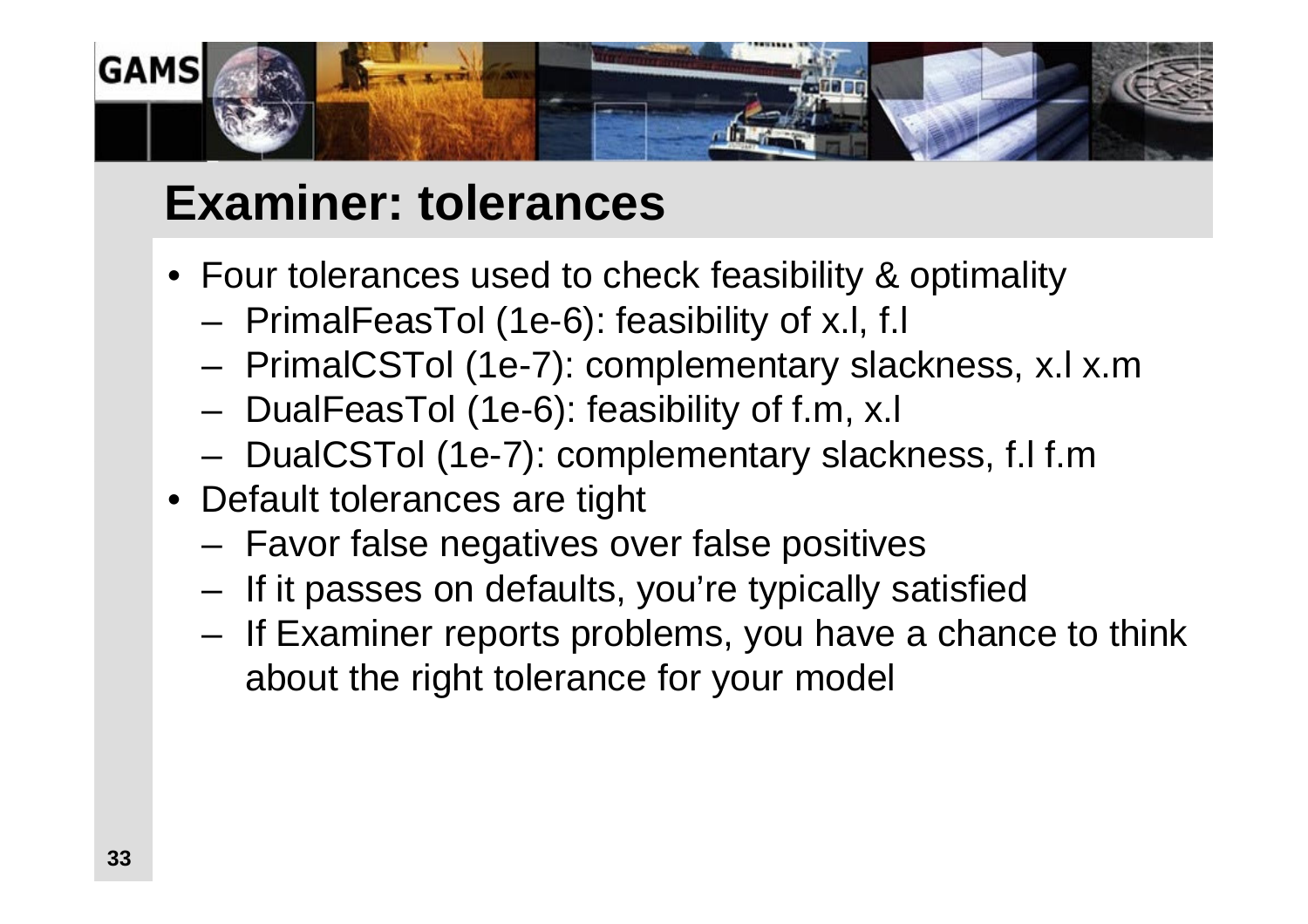

#### **Agenda**

COIN-OR/GAMSlinks

Benchmarking & QA tools

GAMS/Examiner

Computational Results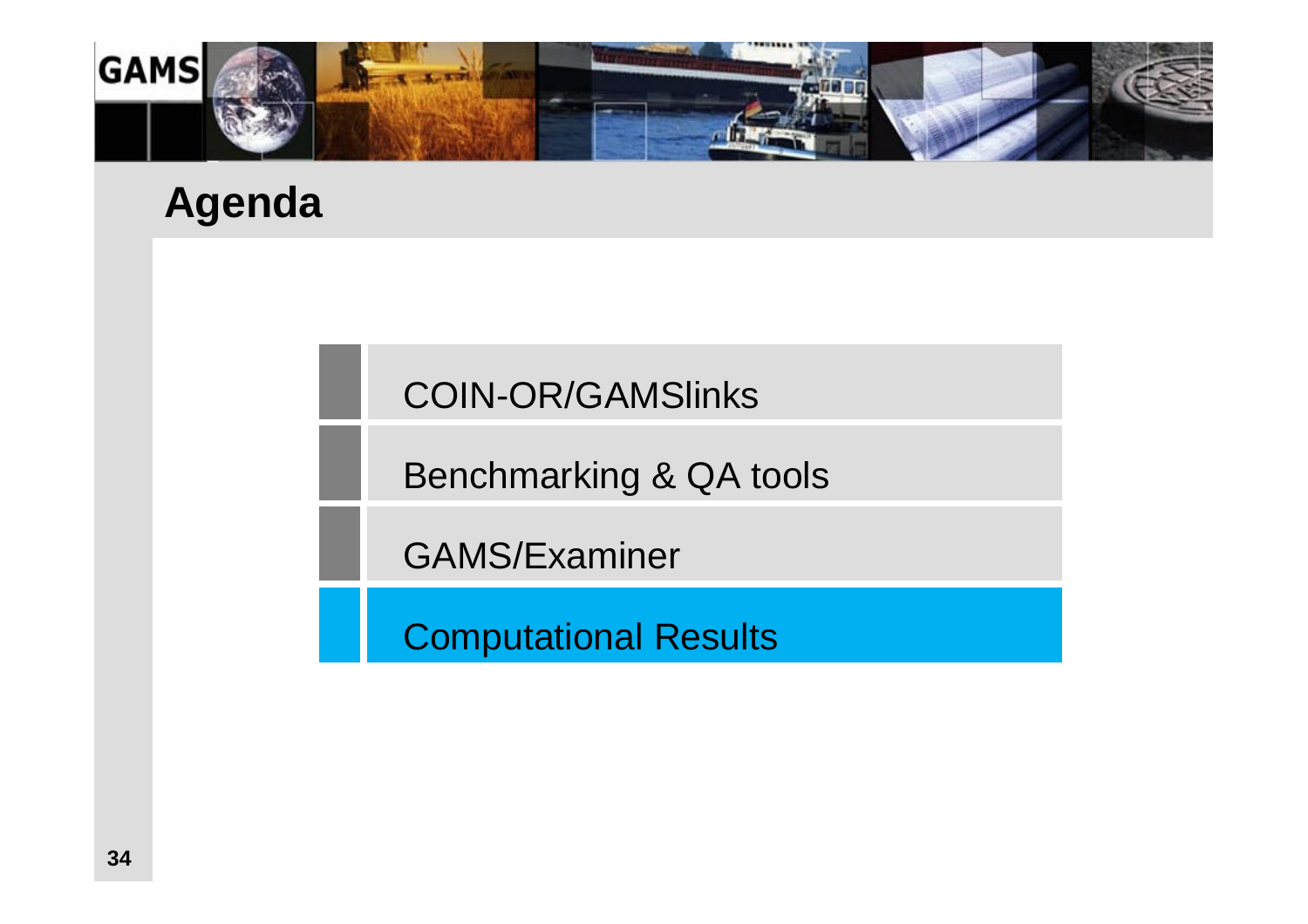

# **Computational Details**

- Test Platform my newish Laptop
	- Lenovo Thinkpad T60, Windows Vista Business 32-bit
	- 2GB RAM, CoreDuo CPU T7200 @2GHz
- Software Version: GAMS 22.5+
	- Updated GAMS/Examiner, otherwise used 22.5 as-is
	- COIN/CBC uses 1.2pre libraries
	- COIN/GLPK uses 4.15 libraries
	- COIN/IPOPT uses 3.3pre
- No need to use schultz, all solvers stopped gracefully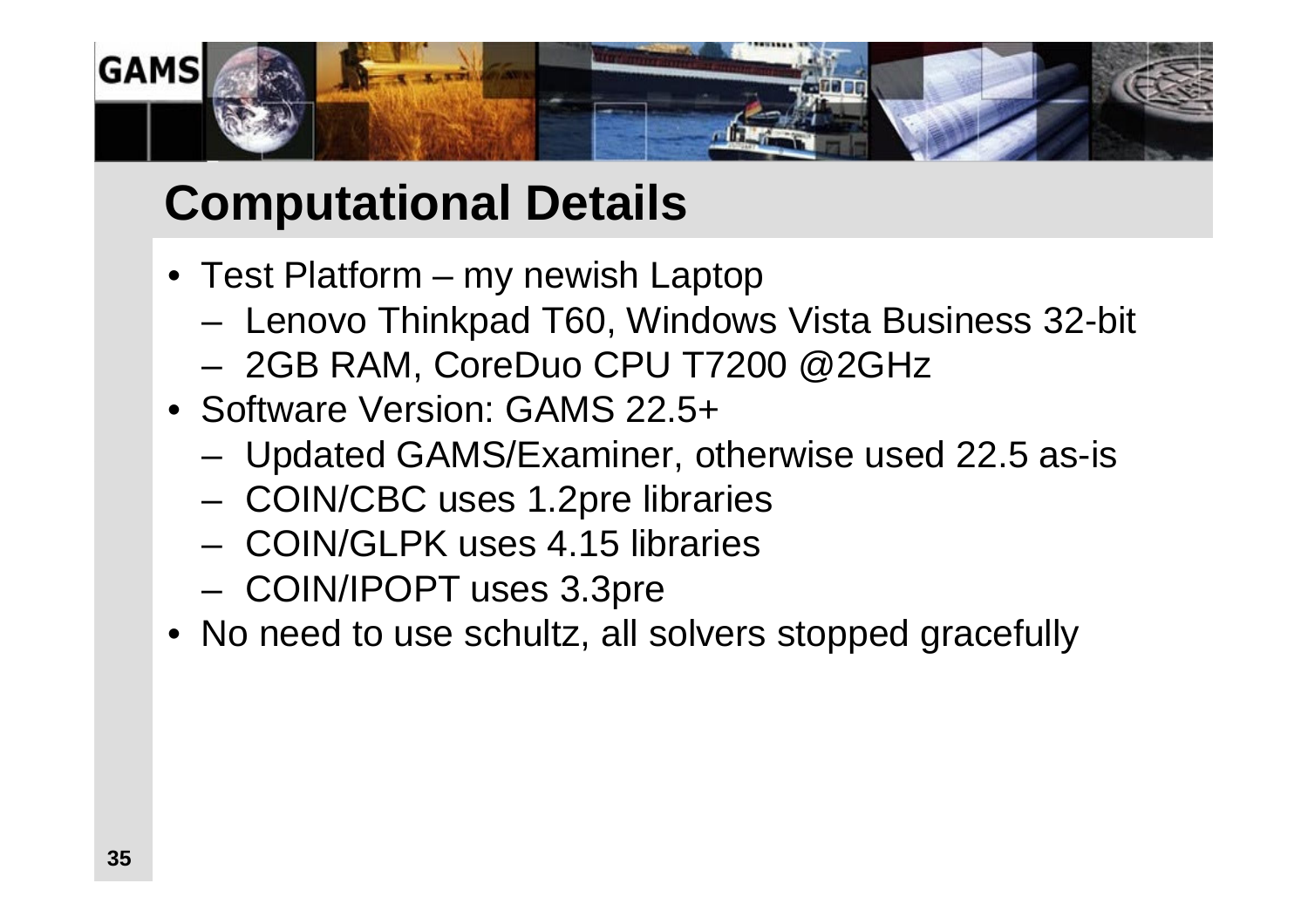

# **LINLib – LP Test**

- Test on LP models from LINLib
	- Remove 6 models that GAMS/Base called infeasible
	- Remaining LP models for test: 520
- Time limit set to 2 hrs
- Iteration limit set very high (not active)
- Solvers tested: CBC, GLPK, IPOPT
- see PAVER output for complete results

|              | Optimal | Feasible | <b>Infeas</b> | Unbnd | Fail |
|--------------|---------|----------|---------------|-------|------|
| <b>CBC</b>   | 456     |          | 40            |       | 24   |
| <b>GLPK</b>  | 444     |          | 40            |       | 35   |
| <b>IPOPT</b> | 445     | 11       | 35            |       | 29   |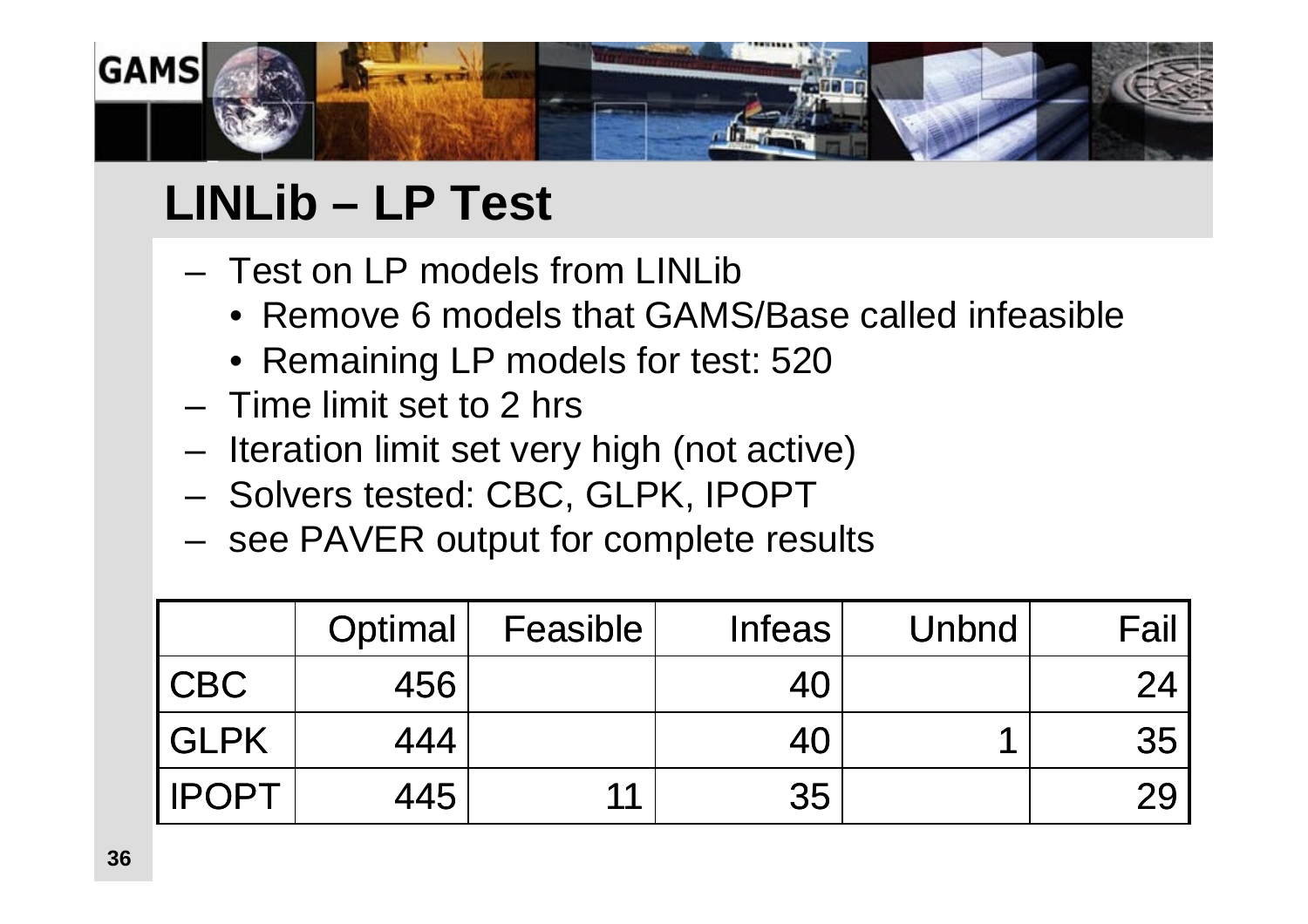

#### **LINLib – LP Perf Profile (1e-5 obj tol)**



Performance Profile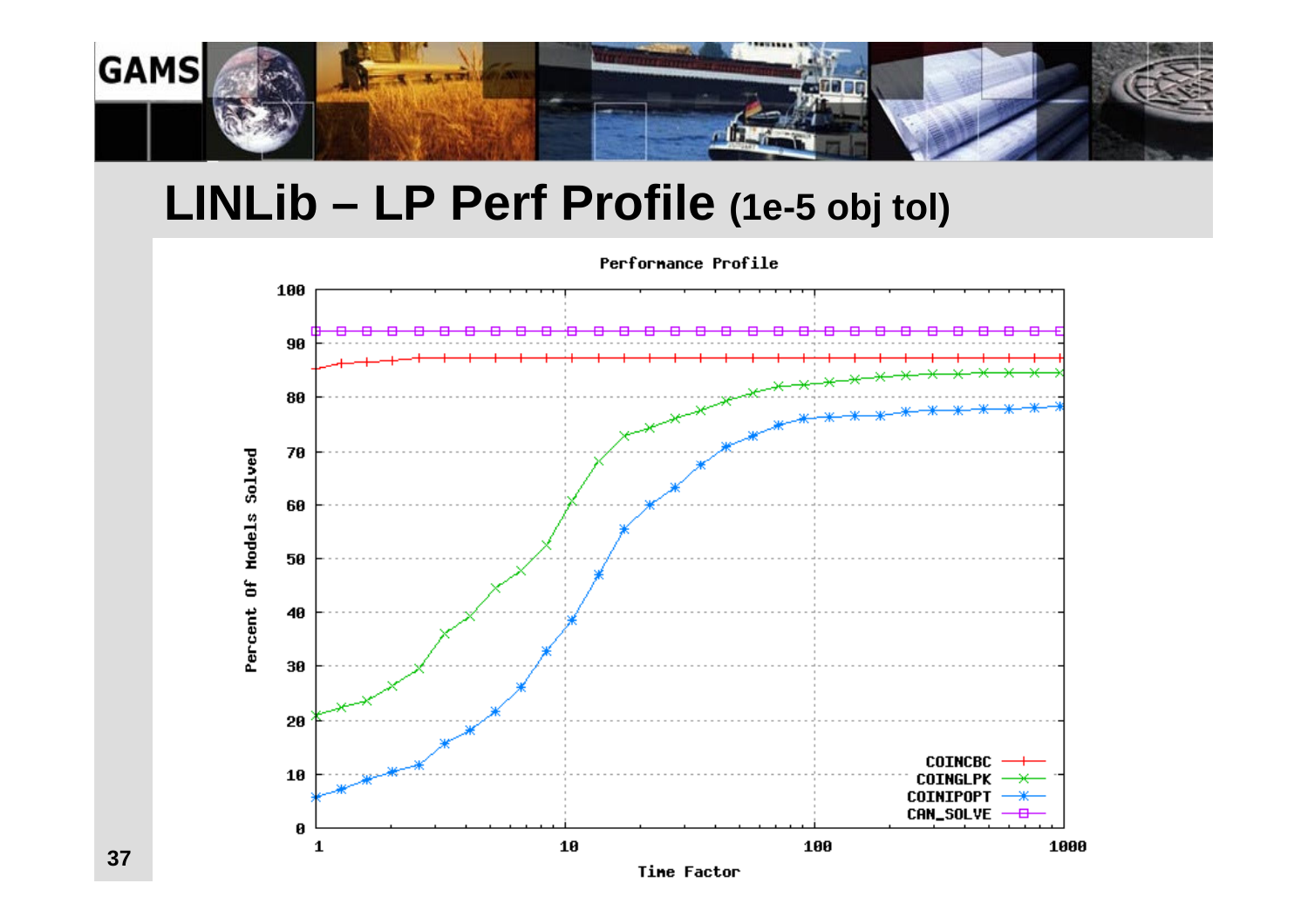

#### **LINLib – LP Perf Profile (Infinite obj tol)**



Time Factor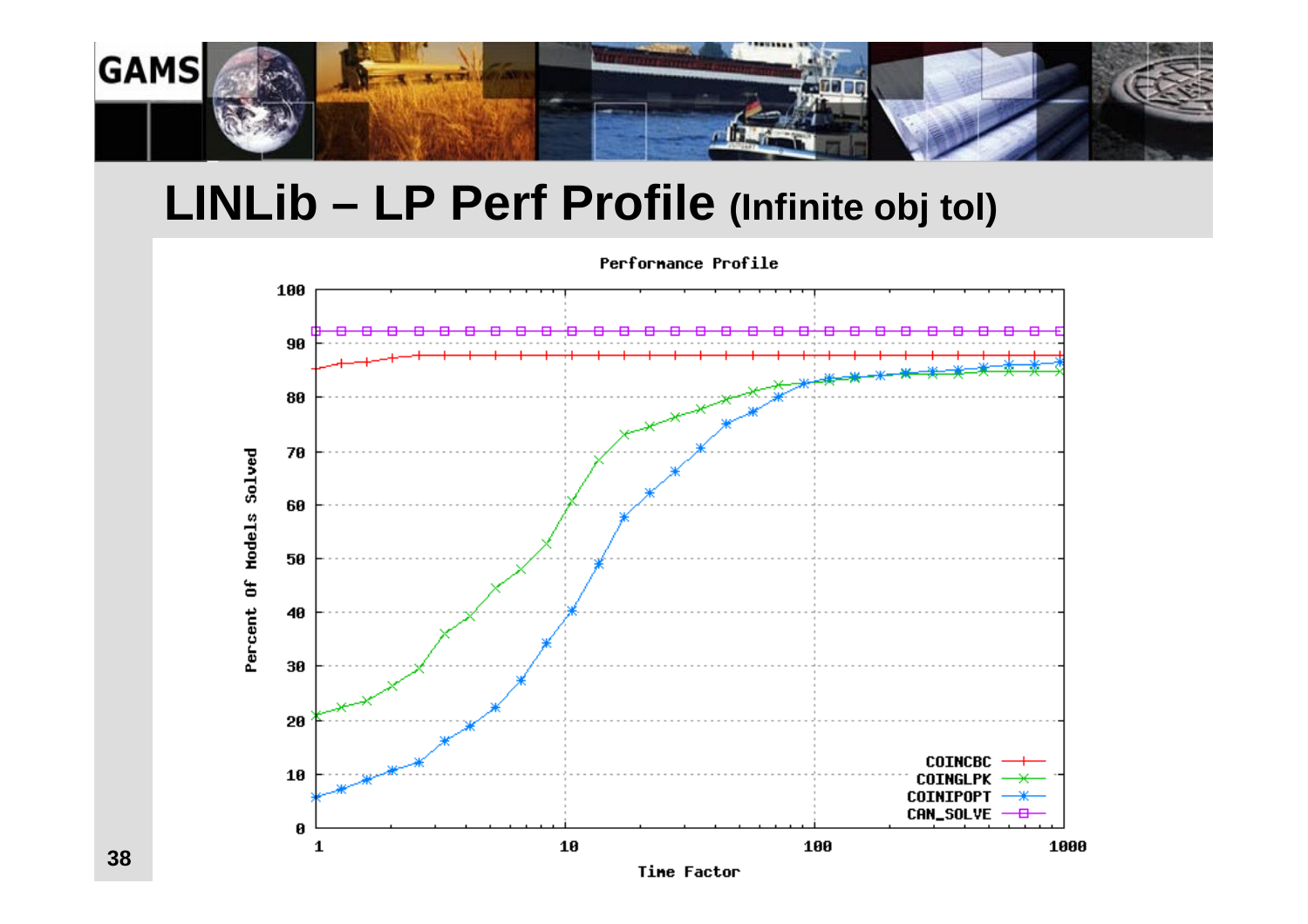

# **GLOBALLib – NLP Test**

- Test on all 406 NLP models from GLOBALLib
- Time limit set to 1 hr
- Iteration limit set very high (not active)
- Solvers tested: IPOPT, MINOS
- see PAVER output for complete results

|               |     | Optimal   Feasible | Infeas | Unbnd | Fail, |
|---------------|-----|--------------------|--------|-------|-------|
| <b>IPOPT</b>  | 378 |                    |        |       |       |
| <b>IMINOS</b> | 337 | 36                 | 30     |       |       |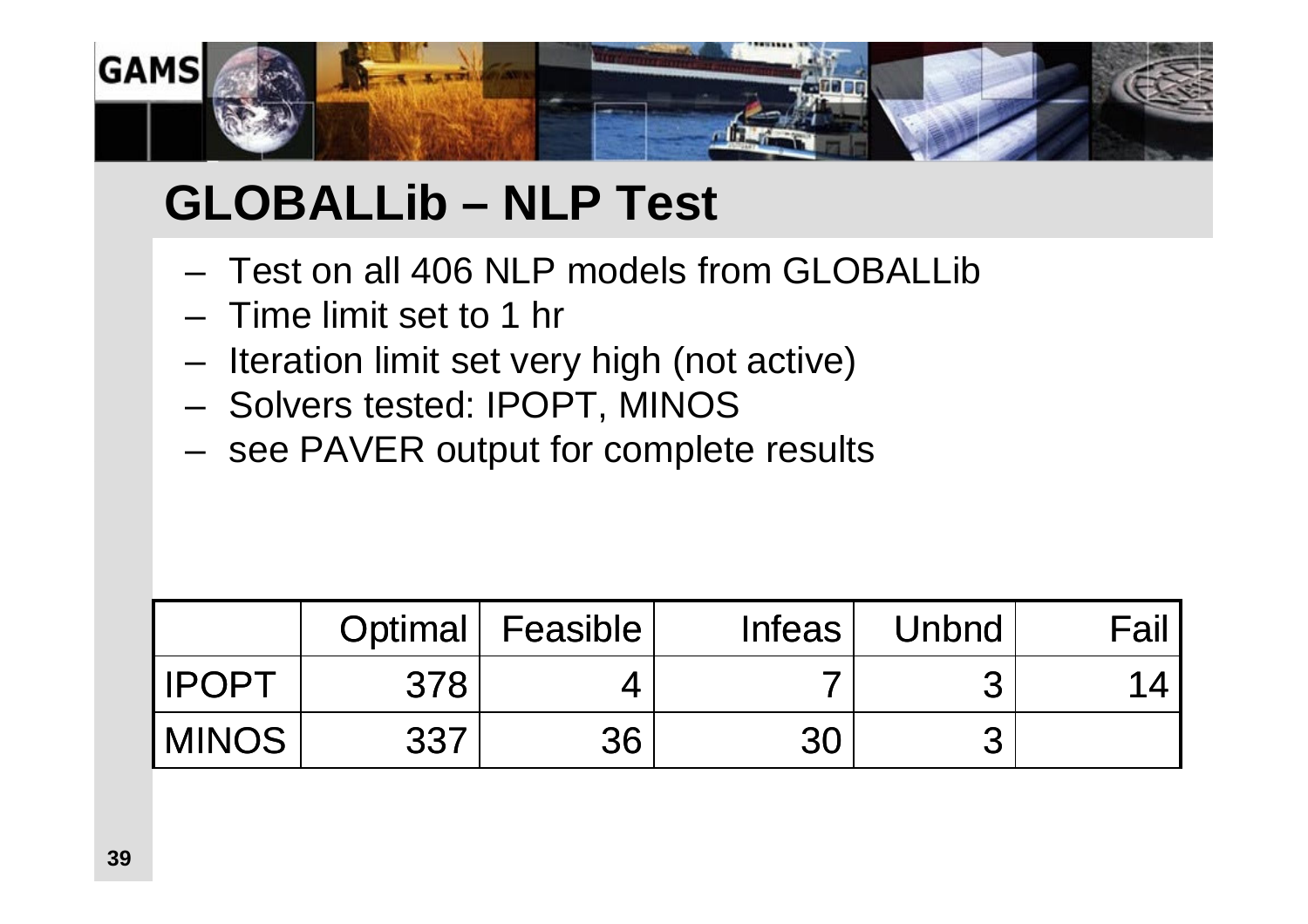

#### **GLOBALLib – NLP Perf Profile (1e-5 obj tol)**



**40**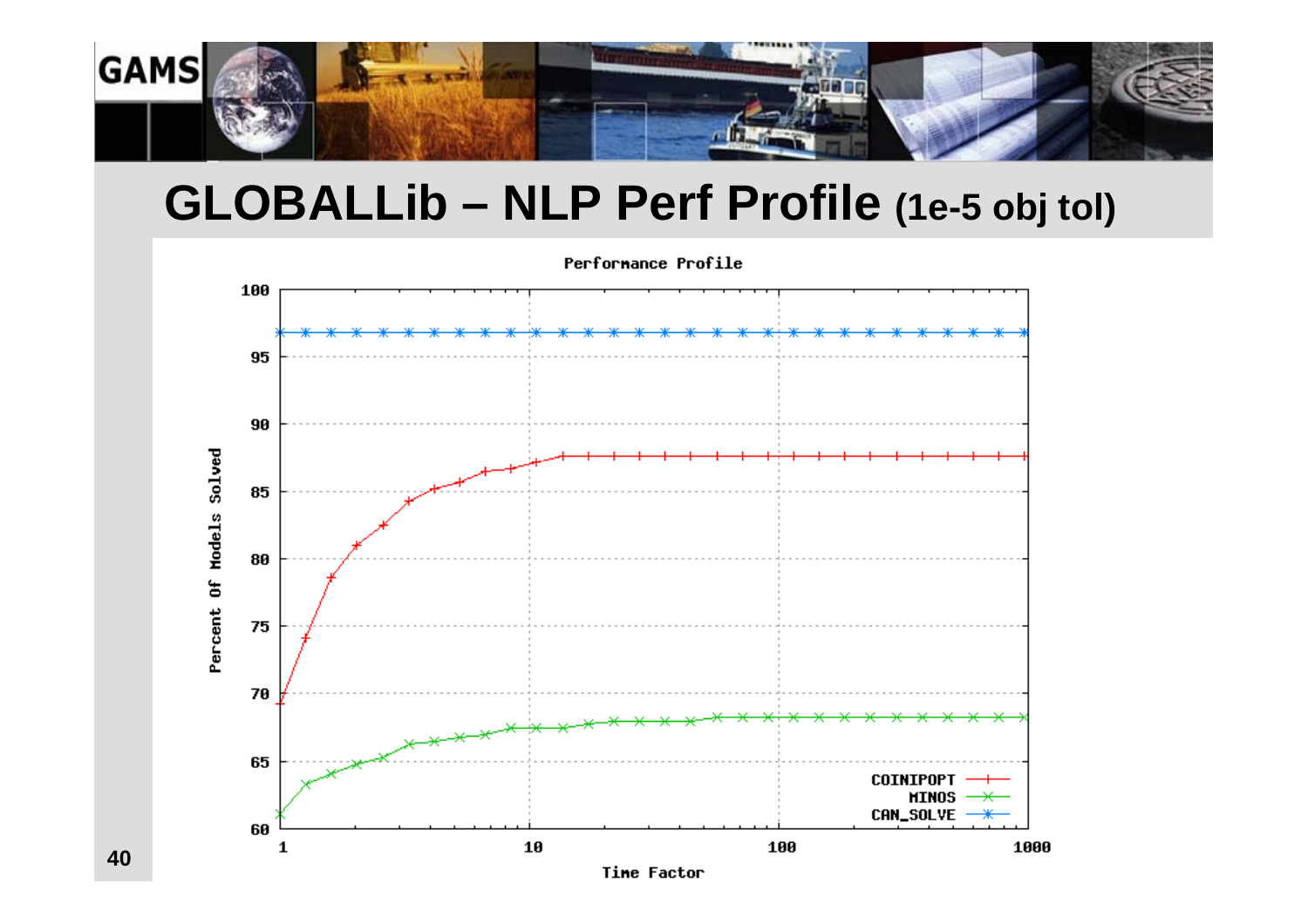

#### **GLOBALLib – NLP Perf Profile (Infinite obj tol)**



**41**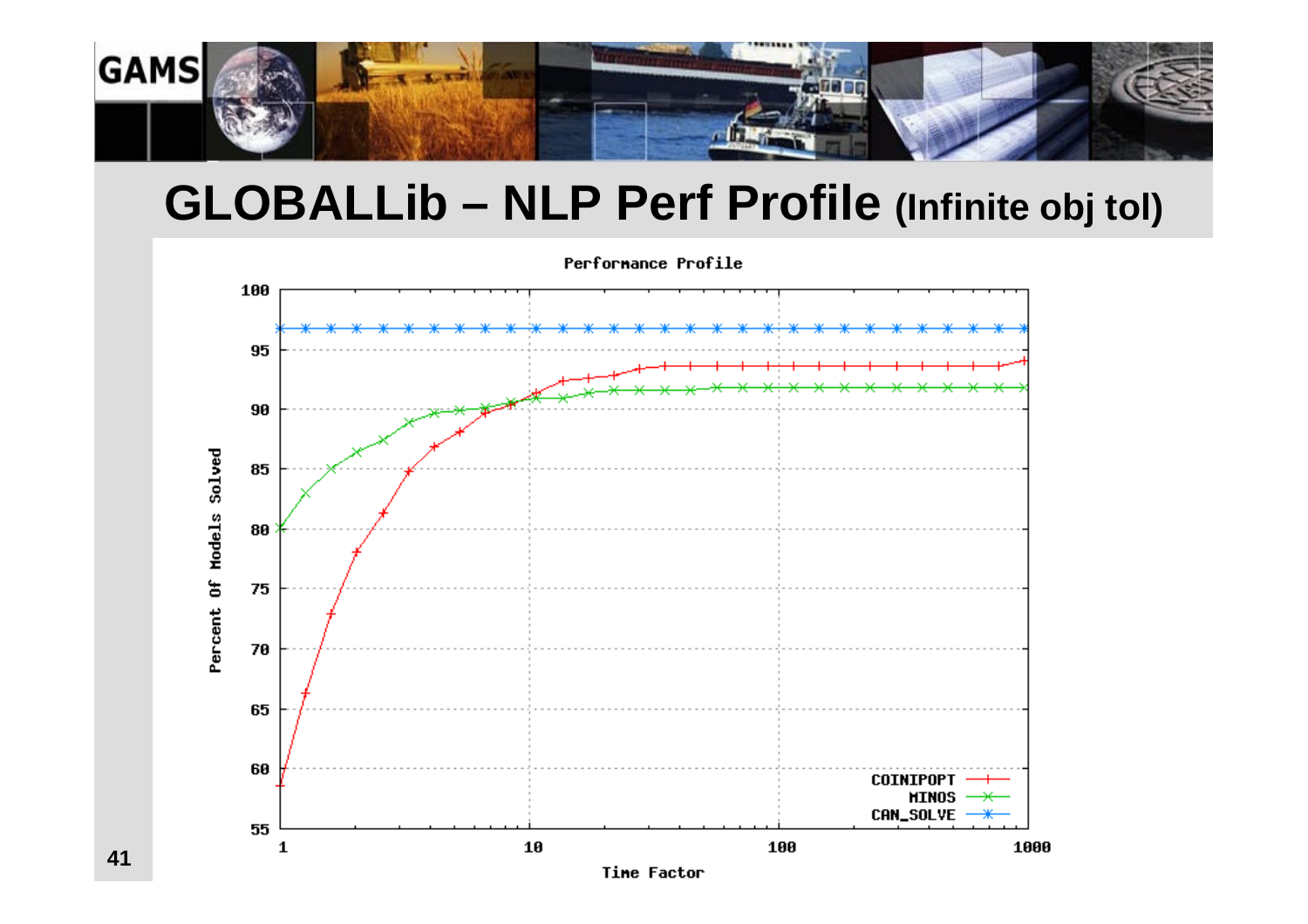

# **MPLLib – LP Test**

- Test on 22 LP models from MPLLib
- Solvers tested: CBC, GLPK, IPOPT
- All solvers solve all models to Examiner tolerances
- see PAVER output for complete results

|              | Optimal | <b>Feasible</b> | <b>Infeas</b> | <b>Unbnd</b> | <b>Fail</b> |
|--------------|---------|-----------------|---------------|--------------|-------------|
| CBC          | 22      |                 |               |              |             |
| <b>GLPK</b>  | 22      |                 |               |              |             |
| <b>IPOPT</b> | つつ      |                 |               |              |             |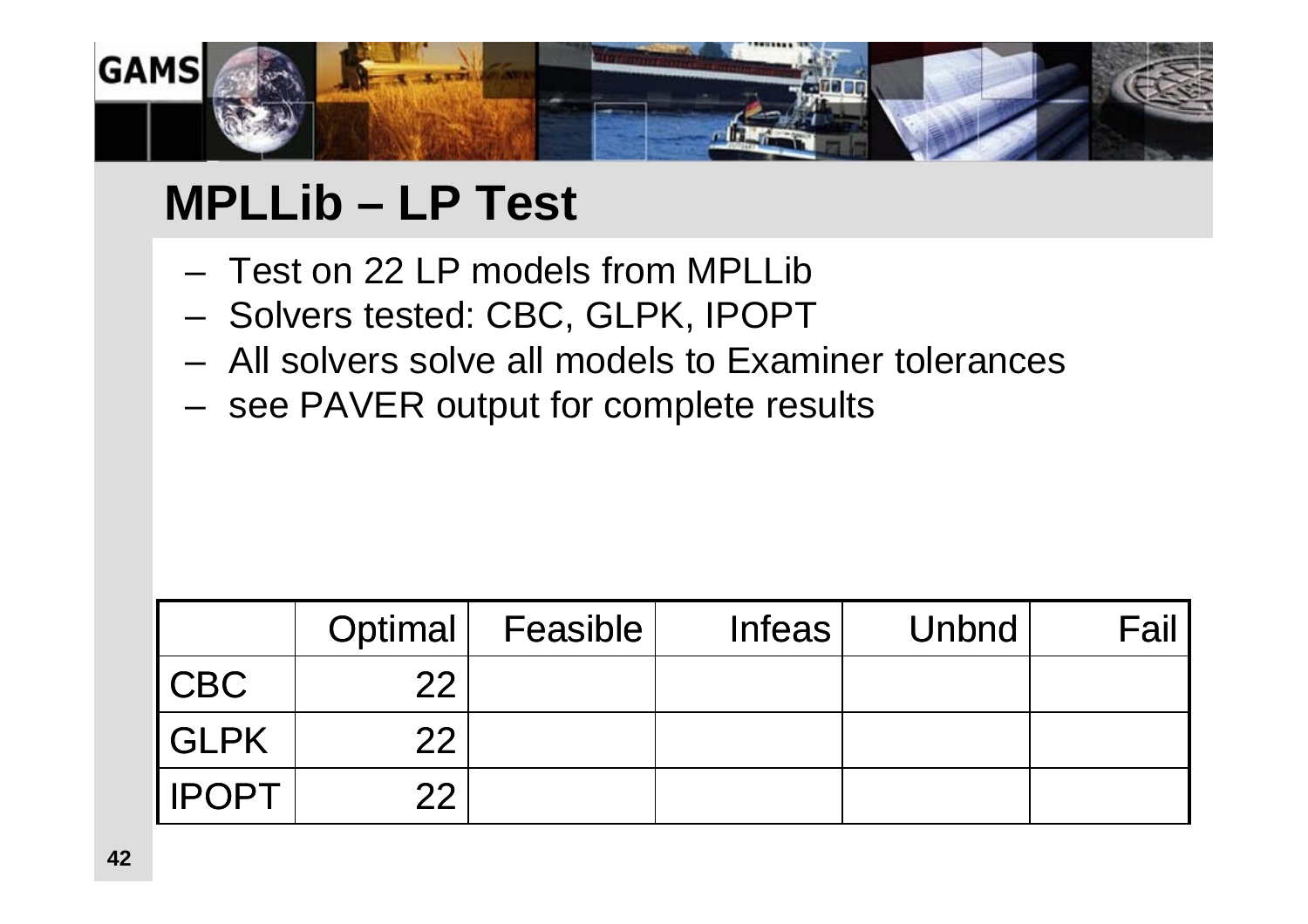

#### **MPLLib – LP Perf Profile (1e-5 obj tol)**